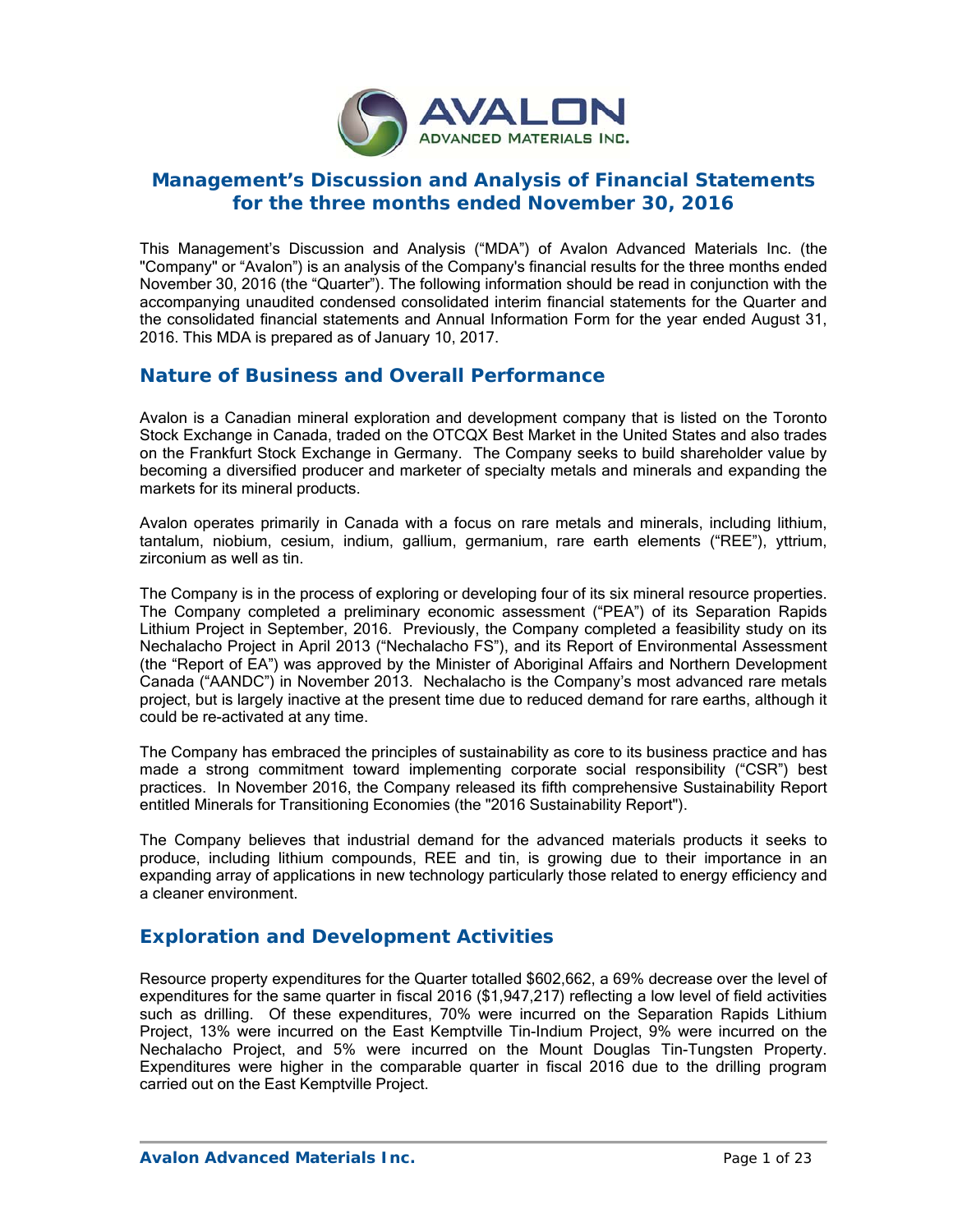The mineral claims of the Company's Miramichi Tin Property expired in September 2016. The cost incurred to-date of \$218,620 was written off as an impairment loss during the year ended August 31, 2016. No other properties were abandoned during the Quarter and no impairment losses have been recognized.

# *Separation Rapids Lithium Project*

During the Quarter, the Company incurred \$422,097 (2016 - \$653,947) in expenditures on the Separation Rapids Lithium Project near Kenora, Ontario. Approximately 38% was spent on metallurgical laboratory test work on optimization of both the petalite and feldspar production flowsheet and the hydrometallurgical process flowsheet designed to recover a lithium chemical (lithium hydroxide) from the petalite, 17% on updating the geological resource model and detailed mineralogical studies, 28% on preparation of the PEA, 15% on environmental studies and permitting, and the balance on community engagement.

As part of the geological work in the Quarter, quantitative mineralogical studies were completed on drill core samples using Qemscan and X-Ray Diffraction (XRD) at independent laboratories. The data was combined with historic mineralogical work to determine the average feldspar content of the deposit as stated in the Mineral Resource estimates as of October 21, 2016 given below. The average total feldspar content of 39%, which is the total of albite and potassium feldspar, is virtually identical to that determined on metallurgical test samples. The end result of this was the ability to reliably estimate the feldspar resources in the Separation Rapids deposit, which are considered an important potential industrial mineral by-product.

Additional geological work was conducted in the Quarter to support a new resource model, being prepared following NI 43-101 guidelines. This involved re-assaying historic drill core using a new certified rock lithium analytical standard in order to validate historic drill core assays. Also, an internal audit of the geological drill hole database against historic drill logs, assay certificates and survey locations was completed.

Metallurgical investigations for the concentrator were focused firstly on optimisation of the flotation process, particularly with regards to the impact of various recycle streams. The second area of focus was on reducing the respirable free silica content of the feldspar concentrate. This was successfully achieved maximizing the value and marketability of the feldspar product.

For the hydrometallurgical plant, work continued on process development for the lithium hydroxide production flowsheet and the production of some final hydroxide crystals was achieved at the end of the program.

### Preliminary Economic Assessment

During the Quarter, the Company completed and filed the formal independent technical report on the PEA on the Separation Rapids Lithium Deposit (the "Deposit") prepared by Micon International Limited ("Micon"). The Deposit was originally evaluated by Avalon in 1997-2000 as a potential producer of lithium minerals for glass-ceramics under a Pre-feasibility Study ("PFS") (also prepared by Micon) in 2000. The purpose of this 2016 PEA was to investigate the potential for recovery of a lithium product suitable for the battery market from the same lithium resource, and the results confirm a technically viable process and positive economics for the recovery of a battery-grade lithium hydroxide product.

Please note that the PEA described herein is preliminary in nature, in that it includes inferred mineral resources that are considered too speculative geologically to have the economic considerations applied to them that would enable them to be categorized as mineral reserves, and there is no certainty that the preliminary economic assessment will be realized.

The PEA development model contemplates facilities located at two separate sites: an open pit mine and concentrator located on the Company's mining lease approximately 75 km north of Kenora, Ontario and a hydrometallurgical plant located at an industrial site near the city of Kenora.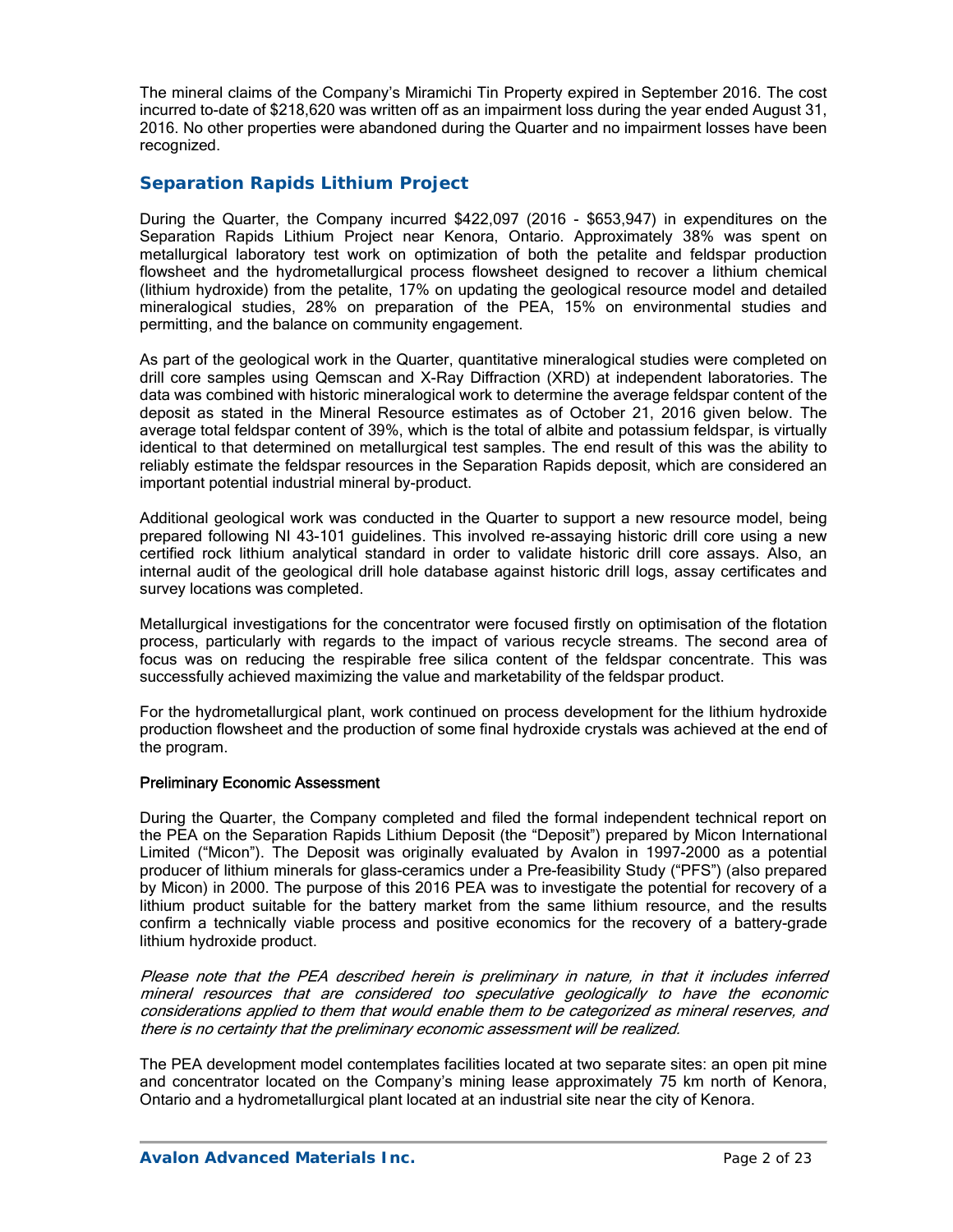The model was based on the resource defined for the 2000 PFS and assumed an open pit to a final depth of 260 metres providing 950,000 tonnes of mineralized plant feed per year for 10 years at an average diluted grade of 1.2%  $Li<sub>2</sub>O$ . The mineralized plant feed would be crushed and processed at a concentrator constructed at the mine site. At full production, this concentrator would produce an average of 144,400 tonnes per year of petalite concentrate and 100,000 tonnes per year of feldspar concentrate. The petalite would be transported by truck to the proposed hydrometallurgical plant presently contemplated for Kenora.

The hydrometallurgical plant site selected for the purposes of the PEA is in close proximity to sources of hydropower, natural gas and water needed for the processing of the petalite. The hydrometallurgical plant would have the capacity to produce an average of 14,600 tonnes per year of lithium hydroxide. The lithium hydroxide would be bagged at the hydrometallurgical plant and loaded on to rail cars for shipment to market.

Non lithium-bearing rock produced in the mining operation would be stored at site for potential recovery of other industrial minerals or use as aggregate in the surrounding region. Tailings from both the concentrator and the hydrometallurgical plant would be stored in a tailings management facility located at the mine site. Future engineering, procurement and construction of both the concentrator and the hydrometallurgical plant would proceed in parallel. In addition to the feldspar, several other by-products are potentially recoverable from the lithium ore and these will be investigated in more detail following further market studies and process testwork.

The discounted cash flow ("DCF") analysis yielded a 19% internal rate of return ("IRR") on a pre-tax basis and a 16% IRR on an after-tax basis, assuming 100% equity financing. The Project's net present value ("NPV") at an 8% discount rate is \$343 million pre-tax and \$228 million after-tax. Total Project construction capital costs are estimated at \$514 million, which is inclusive of \$86 million in contingencies and \$7 million in sustaining capital. The average lithium hydroxide price assumption used for this PEA was US\$11,000/tonne and the CAD:USD exchange rate assumption was US\$1.00 = CDN\$1.30. At the production rate modelled for this PEA, the currently delineated lithium resource would support lithium production for at least 10 years. There is sufficient high quality feldspar (an industrial mineral) in the resource to support production for at least 20 years.

The PEA development model covers all aspects of project development, including mining, mineral concentration, and hydrometallurgical processing as well as all related infrastructure. The capital and operating cost estimates were developed by Micon from first principle capital quotations, estimates from suppliers, manufacturers, contractors and experience based on comparable operations in Canada and abroad. The capital and operating cost estimates were completed to a level consistent with an AACEI Class 4 estimate, with an intended level of accuracy of  $\pm 30\%$ , based on Q3 2016 prices, excluding escalation. Currency is Canadian dollars unless otherwise stated.

### Mineral Resources

Mineral Resources are essentially the same as used for the 1999 pre-feasibility study, adapted to current resource reporting guidelines under NI 43-101 and are summarized in the tables below. Measured and Indicated Resources are estimated to total 8.0 million tonnes at a grade of 1.29% Li<sub>2</sub>O using a 0.6% Li<sub>2</sub>O cut-off grade. In addition, the Deposit includes an estimated Inferred Resource of 1.63 million tonnes at 1.42% Li<sub>2</sub>O. These resources also contain 39% feldspar.

The Deposit is hosted within a large, highly-evolved pegmatite body of the rare petalite sub-type, similar to the "Tanco" pegmatite: a rare metals producer located 60 km to the west at Bernic Lake, Manitoba. The Separation Rapids pegmatite forms a vertically-dipping body varying in thickness up to 70 metres and is traceable for approximately 1.5 km along strike. Unlike the Tanco pegmatite, it is highly deformed and was essentially flattened and stretched into its present sub-vertical orientation. The Deposit exhibits typical mineralogical zoning characteristics seen in other highly evolved rare metal pegmatites like Tanco, such as well-developed wall zones and a petalite-rich intermediate zone. Exploration potential exists to discover additional mineralogical sub-zones typical for such pegmatites enriched in other rare metals, notably tantalum and cesium. The Deposit has been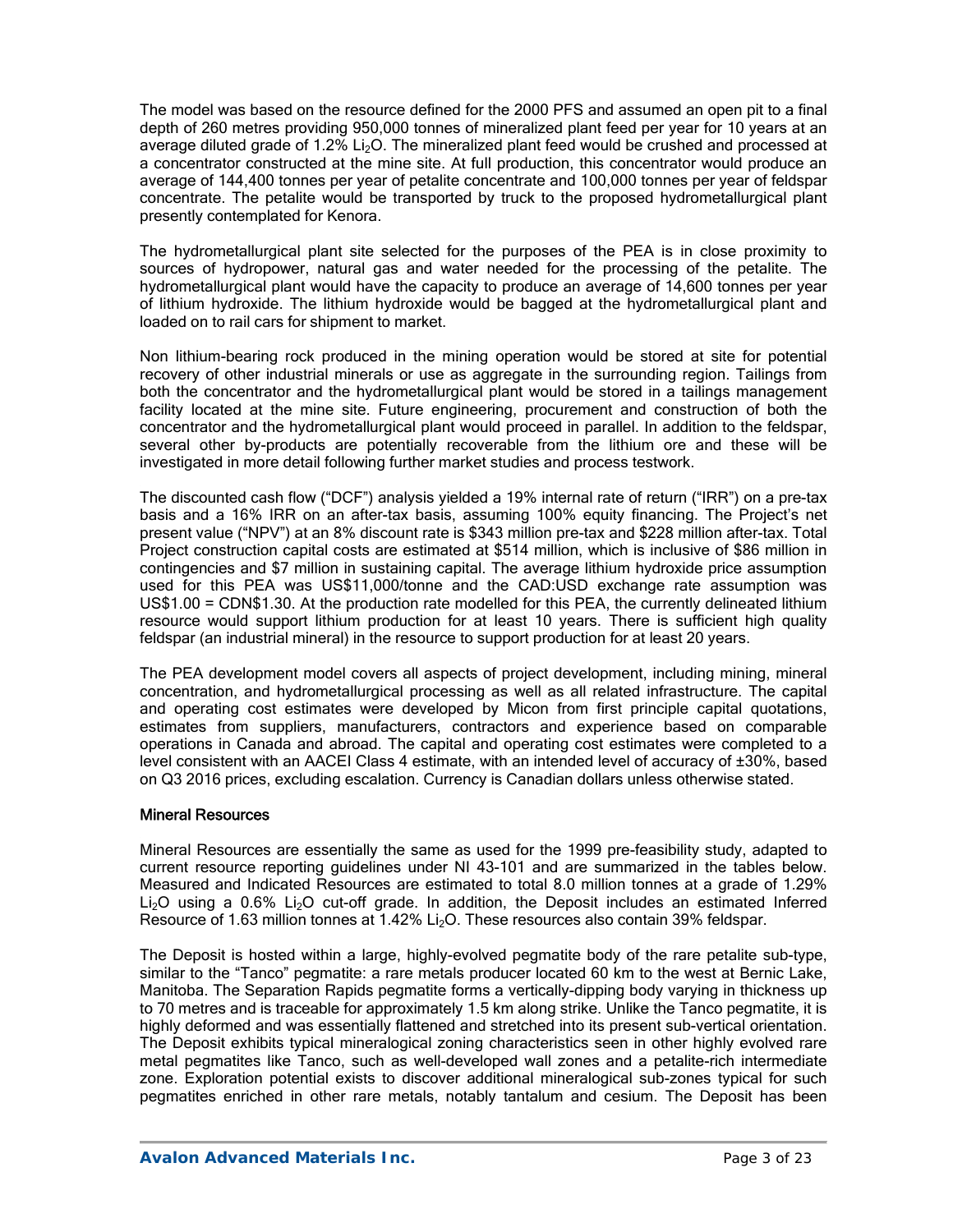partially delineated by exploration drilling over 500 metres of strike length to a depth of 260 metres, and is open for expansion.

The primary lithium bearing minerals in the deposit are petalite and lepidolite with minor spodumene. The feldspars include both albite and potassium feldspar. The other major rock-forming minerals are quartz and muscovite (also lithium-bearing). Accessory minerals include columbitetantalite, cassiterite, apatite and topaz. Results from 69 historic diamond drill holes totalling 10,152 metres were used to create a 3-D model of the host pegmatite.

| <b>Class</b>               | <b>Tonnes</b> | Li <sub>2</sub> O | Total<br>Feldspar | Ta <sub>2</sub> O <sub>5</sub> | Cs <sub>2</sub> O | Rb <sub>2</sub> O | SG   |  |
|----------------------------|---------------|-------------------|-------------------|--------------------------------|-------------------|-------------------|------|--|
|                            | (Mt)          | '%)               | (%)               | (% )                           | (%)               | (%)               |      |  |
| Measured                   | 4.03          | .32               | 39                | 0.006                          | 0.017             | 0.343             | 2.66 |  |
| Indicated                  | 3.97          | .26               | 39                | 0.007                          | 0.025             | 0.362             | 2.67 |  |
| Measured plus<br>Indicated | 8.00          | .29               | 39                | 0.006                          | 0.021             | 0.352             | 2.66 |  |
| Inferred                   | 1.63          | .42               | 39                | 0.008                          | 0.016             | 0.360             | 2.64 |  |

## Separation Rapids, Mineral Resource Estimate at 0.6% Li<sub>2</sub>O Cut-off Grade As at October 21, 2016

Notes:

- 1. CIM Definition Standards for Mineral Resources and Mineral Reserves, 10 May, 2014 were followed for this mineral resource estimate.
- 2. The Qualified Person for this mineral resource is David Trueman, Ph.D., P.Geo. (MB).
- 3. The resource estimate is constrained by a 3D geologic model of the mineralized material.
- 4. Assay intervals for Li<sub>2</sub>O, Ta<sub>2</sub>O<sub>5</sub>, Cs<sub>2</sub>O and Rb<sub>2</sub>O were interpolated using the Inverse Distance Weighted method to create a 3D block model.
- 5. The resource cut-off grade of 0.6% Li2O was chosen to capture mineralization that is potentially amenable to mining, mineral concentration and off-site processing.
- 6. Li, Ta, Cs and Rb were originally analysed on all samples at XRAL Laboratory (Thunder Bay, Ontario) utilizing ICP (Li, Ta) and AA (RB and Cs) and check analyses completed at CHEMEX Laboratory (Don Mills, Ontario) utilizing AA (Li) and ICP (Rb).
- 7. As well as due diligence to verify historic data, Avalon completed additional check analyses of historic drill core in 2016 utilizing ALS Laboratory (Vancouver) with a combination of fusion and ICP (method CCP-PKG01). Included as QAQC procedures was a lithium rock standard within the check analysis batches.
- 8. Total Feldspar is the total of potassium feldspar (microcline) and sodium feldspar (albite) and the value reflects the mean and median value of all samples with quantitative mineralogy determined.
- 9. The percentage Total Feldspar is based on analyses completed utilizing X-Ray Diffraction and Qemscan instrumentation on samples representing all lithological subunits of the mineral deposit. These analyses were completed at Carleton University in 1999 (XRD) and ALS Global Laboratory in 2016 (XRD and Qemscan, Kamloops). This is supported by quantitative mineralogy of metallurgical samples determined at SGS (Lakefield) and Anzaplan (Germany)
- 10. All figures are rounded to reflect the relative accuracy of the estimates. Summation of individual columns may not add-up due to rounding.
- 11. Mineral Resources are not Mineral Reserves and do not have demonstrated economic viability. There is no certainty that all or any part of the Mineral Resource will be converted into Mineral Reserves.
- 12. In addition, while the terms "measured", "indicated" and "inferred" mineral resources are required pursuant to National Instrument 43-101, the U.S. Securities and Exchange Commission does not recognize such terms. Canadian standards differ significantly from the requirements of the U.S. Securities and Exchange Commission, and mineral resource information contained herein is not comparable to similar information regarding mineral reserves disclosed in accordance with the requirements of the U.S. Securities and Exchange Commission. U.S. investors should understand that "inferred" mineral resources have a great amount of uncertainty as to their existence and great uncertainty as to their economic and legal feasibility. In addition, U.S. investors are cautioned not to assume that any part or all of Avalon's mineral resources constitute or will be converted into reserves.

The model includes lithium resources with an average grade of below 1% Li<sub>2</sub>O. The lower grade lithium mineralization consists of a swarm of narrow lithium-bearing pegmatite dykes intruded into meta-volcanic rocks, where tests indicate the resource can be pre-concentrated using optical sorting technology.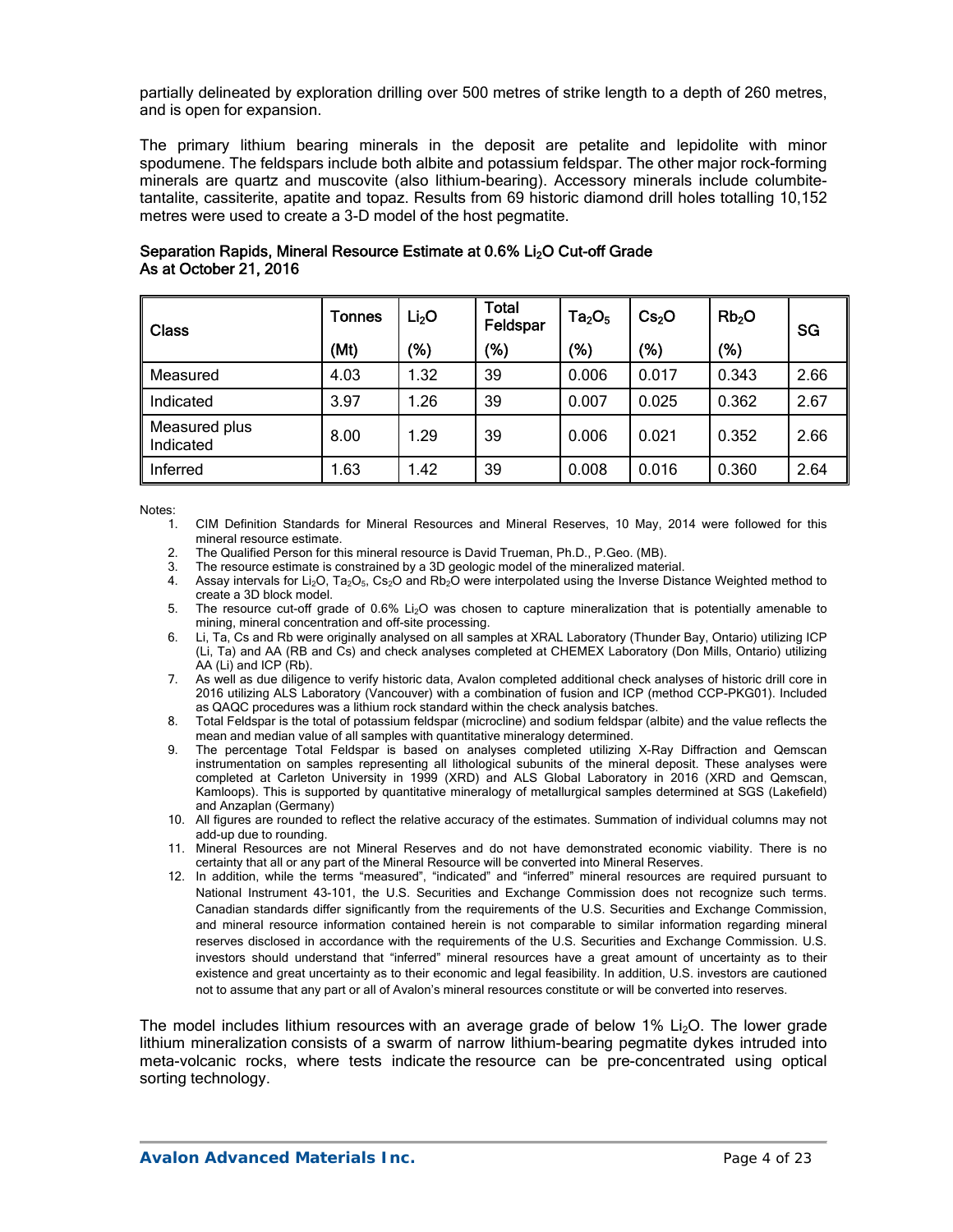The resource block model has had an open pit mine design applied to it using Whittle Pit optimization resulting in 9.34 million tonnes of mineralized material at an average grade of 1.22% Li<sub>2</sub>O within the pit. The pit has a strip ratio of 1:5.6, resulting in 52 million tonnes of waste rock for stockpiling for use as aggregate. For the purpose of the PEA, the mine depth was limited to 260 metres.

The mine design has not been optimized and the appropriate timing to transition the operation to underground mining has yet to be determined. Further drilling is designed to identify additional resources at depth (as well as along strike) which would create the opportunity to include an underground mining operation in the development model.

### Optimization Opportunities and Next Steps

With the completion of a positive PEA on lithium hydroxide production, next steps are oriented primarily toward optimizing the process flowsheets and gathering all the technical information needed to design a demonstration scale pilot plant facility. This facility will generate samples of all the potential mineral and chemical products for customer evaluation and acceptance. It will also provide the data needed to complete a definitive feasibility study and design the commercial-scale production facility. Commercial operations could begin as early as 2020. The key factors going forward influencing the timely execution of the Project are: securing sufficient product offtake commitments to support Project financing; the availability of sufficient equity and/or debt financing and receipt of all requisite operating permits and approvals.

In Q2 2017, Avalon plans to carry out additional drilling with the objective of increasing the mineral resources, while continuing to optimize metallurgical processes to confirm design parameters and product properties. While the economics contained in the PEA are positive, ongoing metallurgical process development work, engineering and market research have identified opportunities to improve the overall Project economics or reduce Project risk. These include:

- Recovery of lithium from other lithium-bearing minerals in the resource, notably lepidolite, a lithium mica occurring in distinct sub-zones separate from the petalite resource;
- Defining a low-cost, clean energy solution for the operations;
- Improvements in lithium recovery rates in the flotation process and in the hydrometallurgical plant while maintaining high product quality;
- Expansion of feldspar markets through product research and market development work;
- The recovery of high purity silica and tantalum by-products; and
- Integrating the production of petalite concentrate for glass-ceramics customers into the development model.

The development model presently contemplates connection to the hydro-electric grid near the Whitedog power generation station at a cost of \$11 million, including construction of a 25 km power transmission line and substation. The Company has begun to investigate the potential to meet the power needs for the mine and concentrator (estimated at 5 MW) using local low-cost, run-of-river power generation supplemented by renewable energy delivered by an independent energy company. An initial reconnaissance study has identified a promising site on the river close to the Deposit capable of meeting most of the operation's energy requirements at a lower total cost.

### Lithium and Feldspar Markets

### Lithium Compounds for Batteries

The demand for lithium chemicals, such as lithium carbonate and lithium hydroxide, has been growing rapidly in recent years, driven predominantly by lithium ion rechargeable battery technology now in high demand for electric vehicles and other energy storage applications. Current projections indicate continued growth in lithium demand from the battery sector for the foreseeable future. Because lithium is marketed in different forms, (including lithium minerals used in glass and ceramics) aggregate lithium demand and supply is usually expressed in terms of lithium carbonate equivalent ("LCE").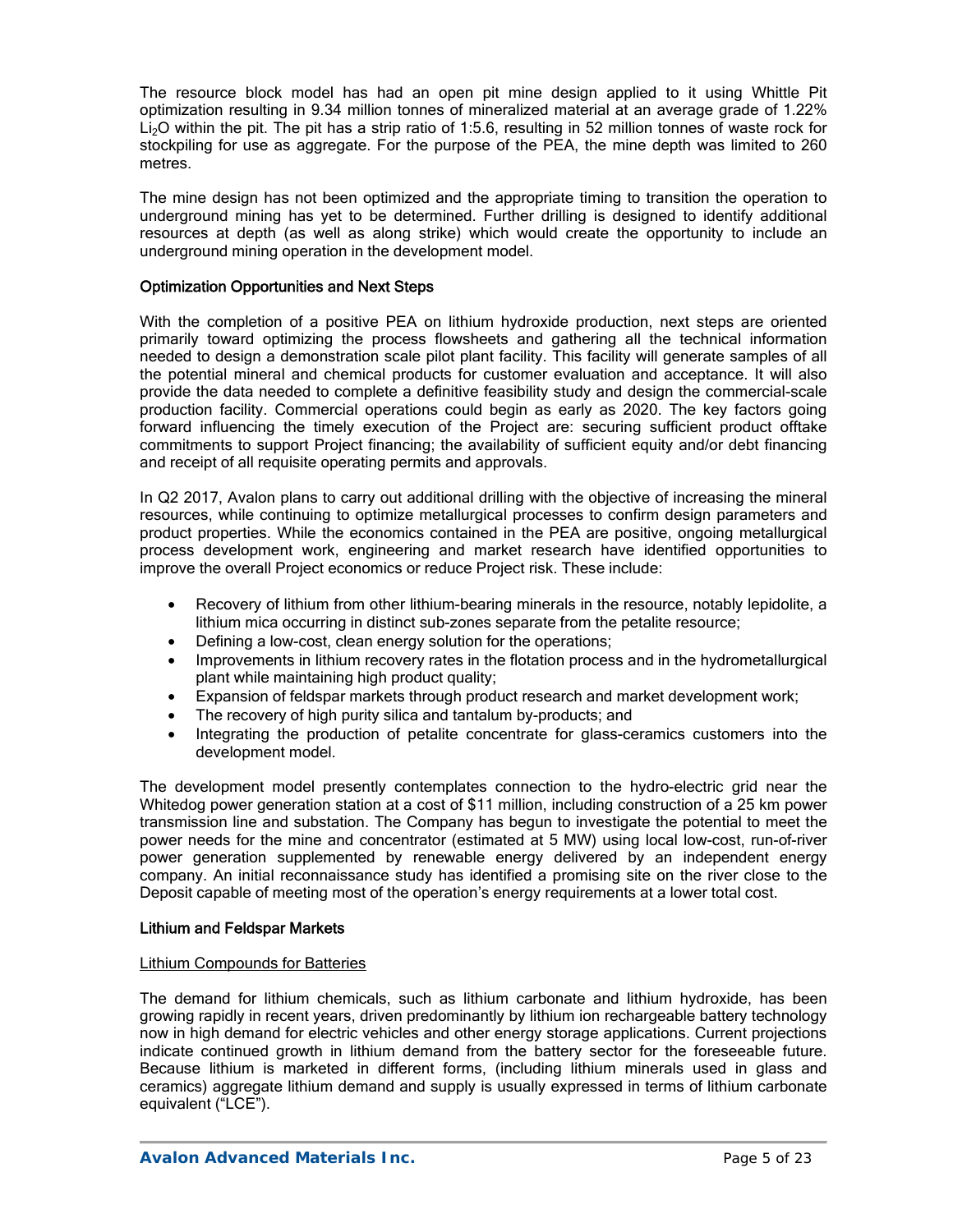Market studies completed by the Company in 2015 indicated that at least three different lithium chemicals are used in lithium ion batteries, depending on the specific cathode chemistry the technology employs: lithium carbonate, lithium hydroxide, and lithium metal. There are at least four battery cathode chemistries presently competing for market share: Lithium cobalt oxide, lithiumnickel-aluminum-cobalt oxide ("NAC"), lithium-nickel-manganese-cobalt oxide and lithium iron phosphate. The lithium ion battery now preferred by many electric vehicle manufacturers uses the NAC chemistry, for which lithium hydroxide is becoming the preferred lithium chemical feedstock. Demand for lithium hydroxide is projected by Stormcrow Capital Ltd (August, 2015) to grow at a faster rate than lithium carbonate demand and to more than double from 82,000 tonnes LCE in 2016 to 186,000 tonnes LCE in 2025.

For the purpose of its PEA, Avalon selected lithium hydroxide as its target lithium product and conducted process testwork to create a flowsheet to produce it cost effectively from its lithium mineral (petalite) concentrate. The flowsheet developed enables lithium hydroxide to be produced directly from the mineral concentrate without first making an intermediate product such as lithium carbonate. New hydrometallurgical technologies such as those incorporated into the flowsheet offer an environmentally efficient and relatively low cost extractive alternative to make lithium hydroxide from the mineral concentrate and achieve the high purity requirements now demanded by battery makers.

It is clear that new lithium supply sources will be needed to meet the growing demand for batteries for electric vehicles. The Separation Rapids Lithium Project will be well-situated to serve new battery production facilities contemplated in North America. Just one well-known example, the lithium battery Gigafactory of Tesla Motors Inc. in Nevada scheduled to begin production in 2017, is expected to consume up to 25,000 tonnes per year of lithium hydroxide after it has reached full production.

Prices for both lithium hydroxide and lithium carbonate have increased significantly in recent years, with the growing demand from the battery sector exceeding supply growth. This is creating upward pressure on prices, a trend that analysts are predicting will likely continue until the market comes back into balance. Lithium hydroxide typically sells at a US\$2-3/kg premium to lithium carbonate reflecting higher average production costs.

Avalon has reviewed all publicly available lithium price forecasts. While they all forecast increasing prices, there is considerable variability in absolute price levels predicted for battery grade lithium chemicals in the future. Lithium hydroxide prices negotiated in 2019-2020 (when Avalon may be entering the market) are forecast to range from current price levels of around US\$11,000/tonne to as high as US\$25,000/tonne (Global Lithium LLC) with the average being around US\$16,000- \$17,000/tonne (Benchmark and Global Lithium LLC).

For the purposes of its PEA, Avalon has used a price assumption of US\$11,000 per tonne FOB plant for lithium hydroxide. This is consistent with a recent price forecast for the period 2019-2020 prepared by Roskill Information Services.

### Feldspar

Feldspar is an industrial mineral used commonly in the manufacture of glass and ceramics, also used as a filler and extender in the production of paints, plastics and rubber. The glass market for feldspar in the United States represents the largest market at around 68%, while ceramics account for 23% and filler and other applications represent less than 10%. Market access depends upon product quality and freight costs to individual markets.

Global Industry Analysts Inc. ("GIAI") projects that between 2015 and 2022, feldspar demand in the United States will grow at a compound annual growth rate of 3.8% to reach approximately 800,000 tonnes per year. Testwork carried out by Dorfner Anzaplan GmbH, Germany, a specialist in industrial minerals process development, indicates that feldspar from the Separation Rapids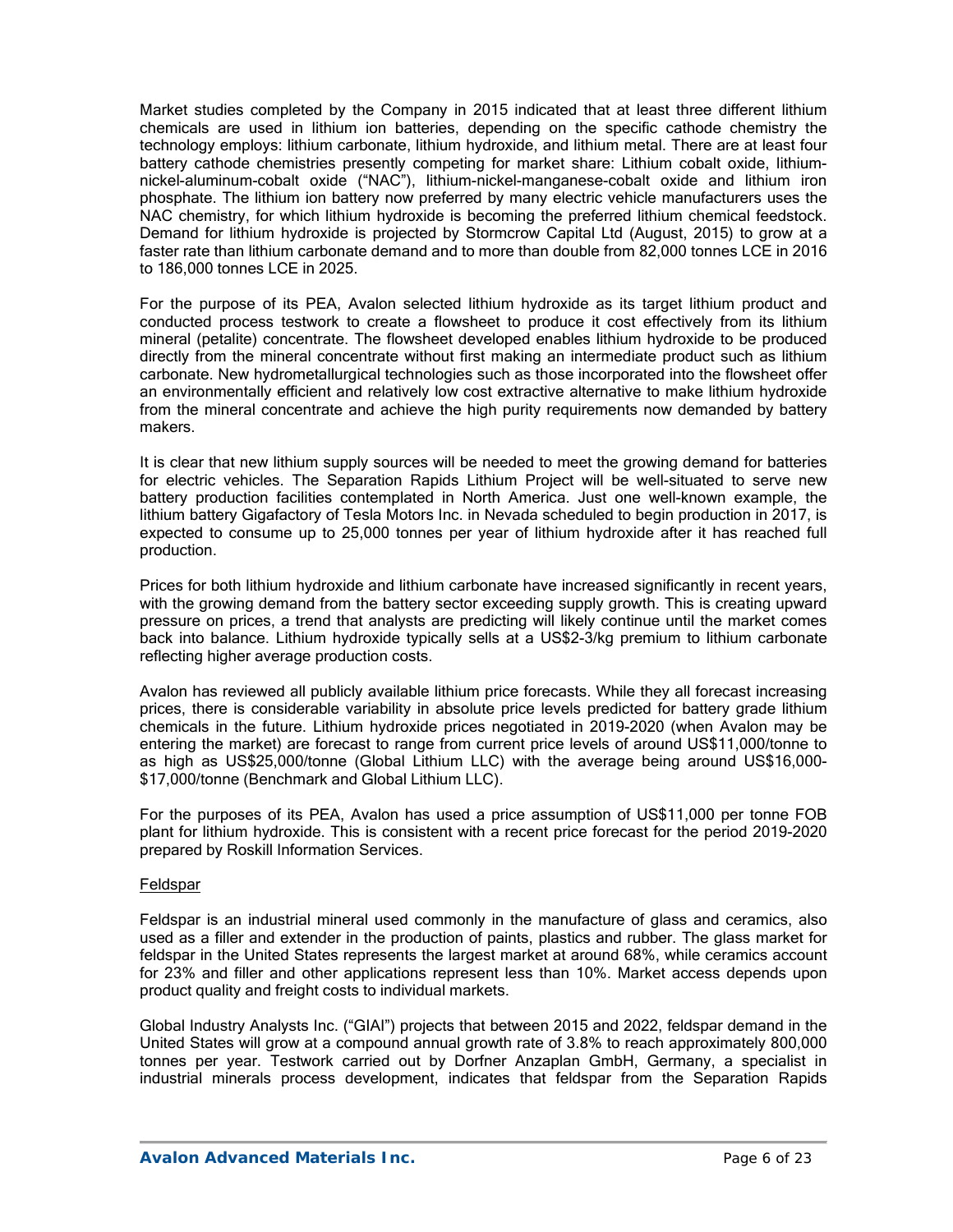Deposit has a very low iron content and comparable quality to the feldspars marketed by other North American producers.

Through discussions with market participants and industry experts, and evaluation of data provided in purchased reports and publicly available information, Avalon estimates that 100,000 tonnes per year of feldspar can be sold into the glass, ceramics, frits/glazes and filler markets in the United States and potentially other markets in Europe and Mexico. However, Avalon has sufficient feed material to produce much greater quantities of feldspar should there be sufficient market demand.

Pricing for feldspar in the USA currently ranges from US\$175/tonne to US\$250/tonne FOB plant. Avalon has based the feldspar revenue calculations for its PEA on a conservative price assumption of US\$170/tonne FOB Separation Rapids plant.

### Environmental Assessment and Community Engagement Update

Avalon is committed to developing the Project based on modern Corporate Social Responsibility ("CSR") principles and reporting on its performance in its annual Sustainability Reports. These CSR principles include commitments to minimize environmental impacts, ensuring the health and safety of employees, maximizing benefits for local communities and providing full transparency in its social and environmental performance. The Company and the Project are well known in the local community.

A detailed environmental baseline study was updated in 2007 and work has been ongoing to further update this study to align it with recent regulatory changes. Following some additional baseline work to validate the 2007 study, a detailed project description and Environmental Impact Assessment will be produced in consultation with regulators, Indigenous Peoples and other communities of interest. Initial studies suggest that aggregate stockpiles, tailing and concentrate storage areas will not contribute effluents of environmental concern. Dry stacking of tailing and concentrates will minimize long term storage risk, water use and optimize effluent quantity.

The Project is located in the traditional land use area of the Wabaseemoong Independent Nations ("WIN") for which they have stewardship under an agreement with the Province. The Company first signed an MOU with WIN in 1999 which was renewed when the Project was re-activated in 2013. Avalon management has been keeping WIN leadership informed on Project activities and remains committed to fulfilling its community consultation obligations and partnering with WIN on Project business opportunities. The Company has also initiated dialogue with the Métis Nation of Ontario who holds Aboriginal rights in the area.

Unless otherwise noted, the technical information on the Separation Rapids Lithium Project has been reviewed and approved by the Company's Senior Vice President, Metallurgy and Technology Development, Mr. David Marsh, FAusIMM (CP), ), or Dr. William Mercer, PhD, P.Geo. (Ontario), P. Geo. (NS), Vice President, Exploration, who are both Qualified Persons under NI 43-101.

## **Nechalacho Rare Earth Elements Project**

The Nechalacho Project is located at Thor Lake in the Mackenzie Mining District of the Northwest Territories ("NWT"), about 5 kilometres north of the Hearne Channel of Great Slave Lake and approximately 100 kilometres southeast of the city of Yellowknife. The property is comprised of five contiguous mining leases totalling 10,449 acres (4,249 hectares) and three claims totalling 4,597 acres (1,869 hectares). The leases are subject to one underlying 2.5% Net Smelter Returns ("NSR") royalty agreement. Avalon has the contractual right to buy out this royalty on the basis of a fixed formula, which is currently approximately \$1.4 million and which will increase at a rate equal to the Canadian prime rate until the royalty is bought out.

The property is situated in an area referred to as the Akaitcho Territory, an area which is subject to comprehensive native land claim negotiations between the Government of Canada and the Treaty 8 Tribal Corporation, which consists of the Yellowknives Dene First Nation ("YKDFN"), the Deninu K'ue First Nation ("DKFN") and the Lutsel K'e Dene First Nation ("LKDFN"). The Company has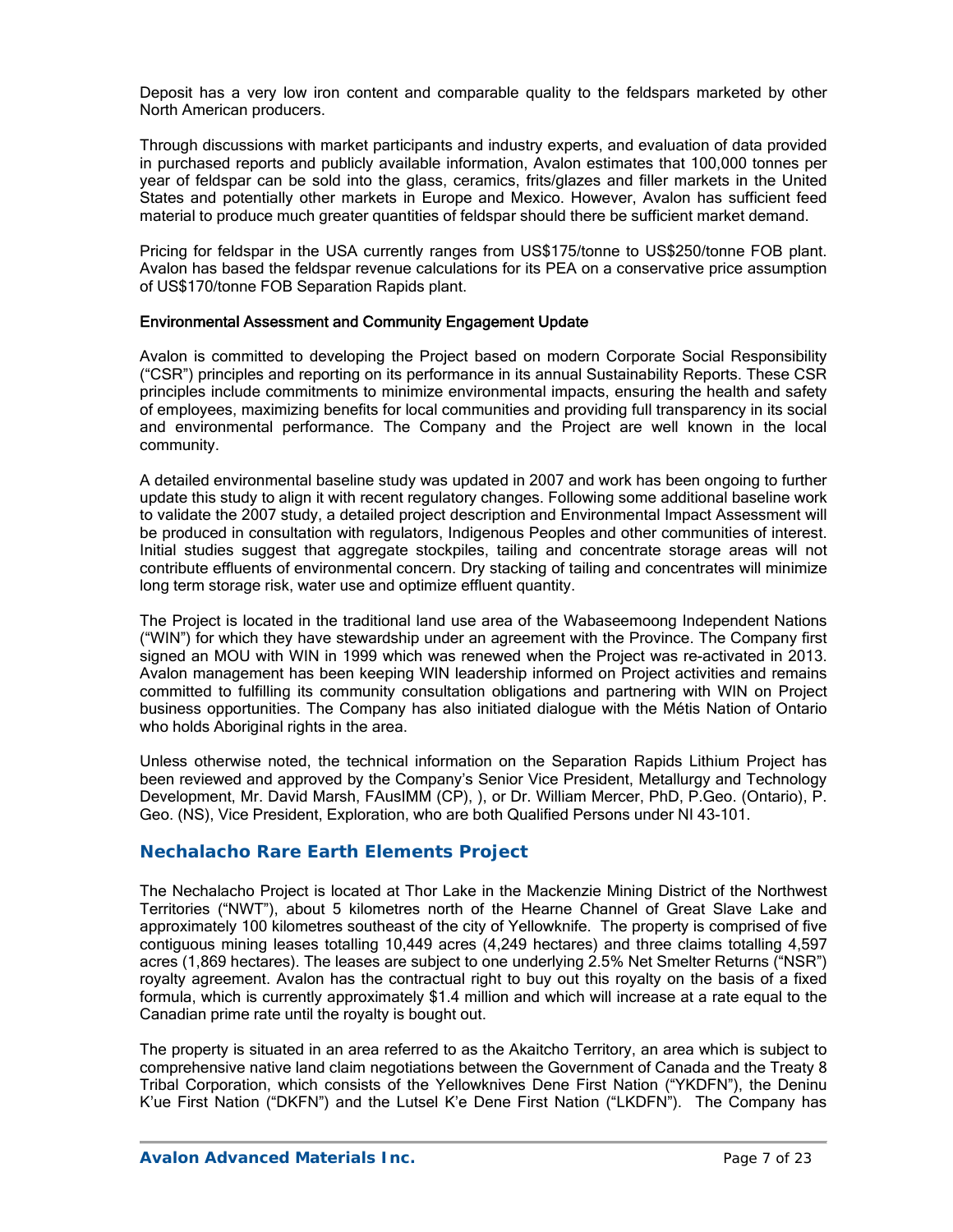signed an Accommodation Agreement with the DKFN. The Company also recognizes that the Tłįcho First Nation ("TFN") has a settled land claim with the Government of Canada which provides for certain harvesting rights in the area of the Nechalacho site. The general area around the Nechalacho site is subject to Aboriginal rights asserted by two Métis organizations: the Northwest Territory Métis Nation ("NWTMN") and the North Slave Métis Alliance ("NSMA"). During 2014, Avalon concluded a Participation Agreement with the NWTMN and commenced discussions with the NSMA.

Since the completion of the Feasibility Study ("Nechalacho FS") in April, 2013, the Company has been engaged in metallurgical test work with the objective of optimizing the process flowsheets to improve recoveries and reduce costs. This involved introducing efficiencies to the Concentrator flowsheet, and designing a new flowsheet for the Hydrometallurgical Plant involving an alkali cracking process for treatment of the rare earth mineral concentrate as an alternative to the sulphuric acid bake process contemplated in the Nechalacho FS. The alkali cracking process enables recovery of 90% of the heavy rare earth elements ("HREE") in the flotation concentrate, compared to 52% recovery contemplated in the Nechalacho FS using the sulphuric acid bake process. In addition, the alkali cracking process allows for the recovery of zirconium in a form for which there are established markets.

Optimization of the alkali cracking process flowsheet is substantially complete except for finalizing certain details around reagent recovery and recycling. Work here has indicated an 80% reduction in hydrochloric acid, 90% reduction in magnesium oxide and almost 100% reduction in calcium carbonate consumption compared to the Nechalacho FS could be achievable along with associated sustainability benefits. The new potential flowsheet also successfully suppresses the precipitation of cerium and separates the lanthanum, both of which dilute the value of the mixed HREE product.

The only metallurgical testwork investigations conducted over the 12 months ended August 31, 2016, relates to the recovery of zirconium and production of marketable quality zirconium basic sulphate ("ZBS") and zirconium oxychloride ("ZOC") products. Reworking of the process design criteria, plant designs and cost estimates for both the Concentrator and Hydrometallurgical Plant, along with any revisions to the mine plan, are continuing to be developed internally.

A further integrated pilot plant campaign has been planned but will only proceed when funding becomes available. This is designed to fully evaluate process performance particularly with the incorporation of the acid/reagents recovery circuits and associated recycle streams and would include all unit operations from crushing of ore right through to the generation of a mixed rare earth precipitate. The total bulk sample of ore required for this pilot plant is approximately eight tonnes. This material is being stored in Yellowknife until such time as the funding becomes available to proceed with the pilot plant work, presently estimated at approximately \$4.0 million. There is no firm timeline for when this work will be carried out. In the meantime, the Company continues to monitor various academic research initiatives into new and more efficient rare earth extractive technology through its continuing participation in Canadian Rare Earth Elements Network.

While permits for pre-construction work are already in place, the process to obtain a Class A Water License and Land Use Permit authorizing mine construction, operation and closure activities is presently on hold but it can be accelerated again at any time with the expectation that it would then be completed in approximately 4-6 months. The Company may consider doing this in 2017 if funding is available and circumstances are favourable. Reporting continues as required under the existing permits with the Mackenzie Valley Land and Water Board. The extension of the existing exploration permit was approved during 2016 to maintain existing site facilities in preparation for future activities. Avalon continues to monitor and participate in discussions around proposed regulatory changes in the NWT that could affect the Company's future development plans.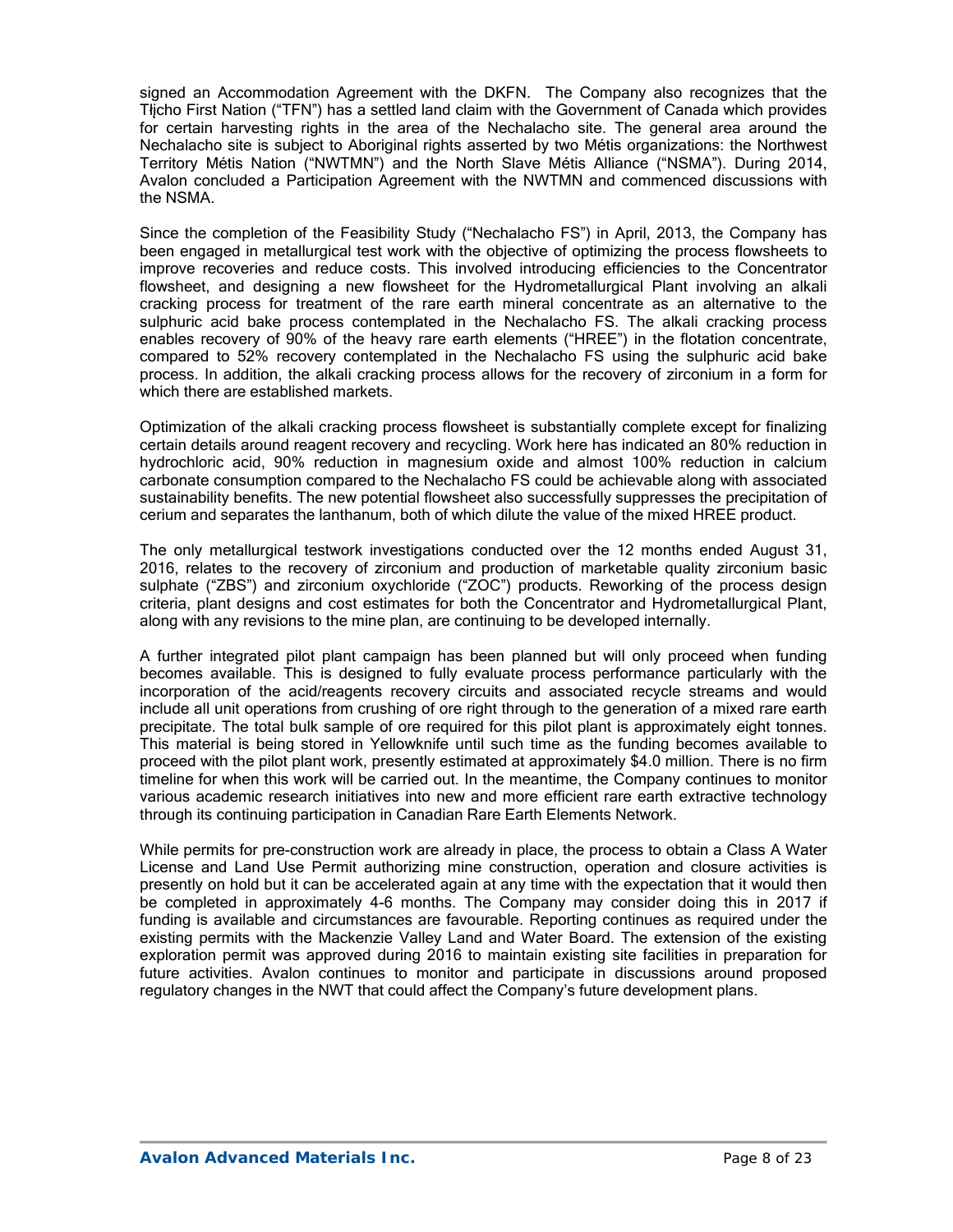The key factors going forward which influence the Nechalacho Project schedule, all of which are somewhat dependent on one another, are: securing one or more strategic or financial partners; securing sufficient binding agreements for offtake to support project financing, the availability of equity and debt financing at a reasonable cost and the receipt of all requisite construction and operating permits.

Expenditures during the Quarter totalled \$53,041 (2016 - \$112,119), which were primarily incurred in connection with camp site maintenance and geological sampling. During the Quarter, a brief site visit was conducted to do the camp maintenance work and do some sampling on known lithium occurrences on the northern part of the property.

There are three mineralized zones on the property immediately north of Thor Lake with geology similar to classic pegmatite deposits, referred to historically as the R-, S- and T-Zones. It was known that these zones contain lithium-bearing minerals but no systematic mapping and sampling had previously been conducted. The work in this short program concentrated on the S Zone, which is exposed in outcrop and old trenches. Continuous chip samples were collected in the trenches and thirteen selected samples sent for analysis as an initial test for lithium enrichment. The remaining samples will be analyzed in the next phase of analytical work. The thirteen initial samples were submitted to ALS Global Laboratory in Yellowknife for preparation and analysis yielding encouraging results. The average Li2O content of all thirteen samples was 1.0% Li2O with two samples containing over 2% Li<sub>2</sub>O. Understanding of the overall distribution of lithium in the S Zone will improve with further analytical work and mineralogical studies.

The Nechalacho property hosts a variety of rare metals resources, any of which could become of interest for development when new demand is created. The Company continuously monitors these markets.

Unless otherwise noted, the technical information on the Nechalacho Project has been reviewed and approved either by the Company's Senior Vice President Metallurgy and Technology Development, Mr. David Marsh, FAusIMM (CP), or Dr. William Mercer, PhD, P.Geo. (Ontario), P. Geo. (NWT), Vice President, Exploration, who are both Qualified Persons under NI 43-101.

## *East Kemptville Tin-Indium Project*

The Company incurred \$80,695 (2016 - \$1,151,601) in expenditures during the Quarter on the East Kemptville Project in Yarmouth County, Nova Scotia. Approximately 47% of these expenditures were incurred on metallurgical testwork, 13% of the expenditures were spent on geological study and 13% were incurred on a preliminary evaluation of the economics of a small scale development scenario involving the processing of surface ore stockpiles. The balance of the expenditures were incurred primarily on environmental studies including a stability study of the existing stacked tailings.

The Company holds mineral rights at East Kemptville through a "Special Licence", a form of mineral tenure granted by the Province of Nova Scotia in circumstances where there is a history of previous industrial land use activity (such as mining) in the area of interest. It does not immediately convey surface land rights and, accordingly, access must be arranged with the permission of surface rights holders (which was done in 2014 and renewed for 2015). Ultimately, with the completion of a feasibility study and related environmental assessment work, a form of mining lease is obtainable from the government to secure the requisite surface land rights. Negotiations with the surface rights holders toward securing full tenure to the East Kemptville site are ongoing following the completion of a detailed due diligence review at year end.

The Company first acquired a Special Licence at East Kemptville in 2005 and it has been subsequently renewed multiple times while the Company negotiated access to the site. During the quarter ended May 31, 2015, by Order in Council, the Government of Nova Scotia approved an application for a new Special Licence reflecting the entire original mine site. The new Special Licence has a term of three years beginning February 2, 2015 and includes an obligation to incur \$5.25 million in expenditures over the three years including \$2,250,000 by January 31, 2017 (of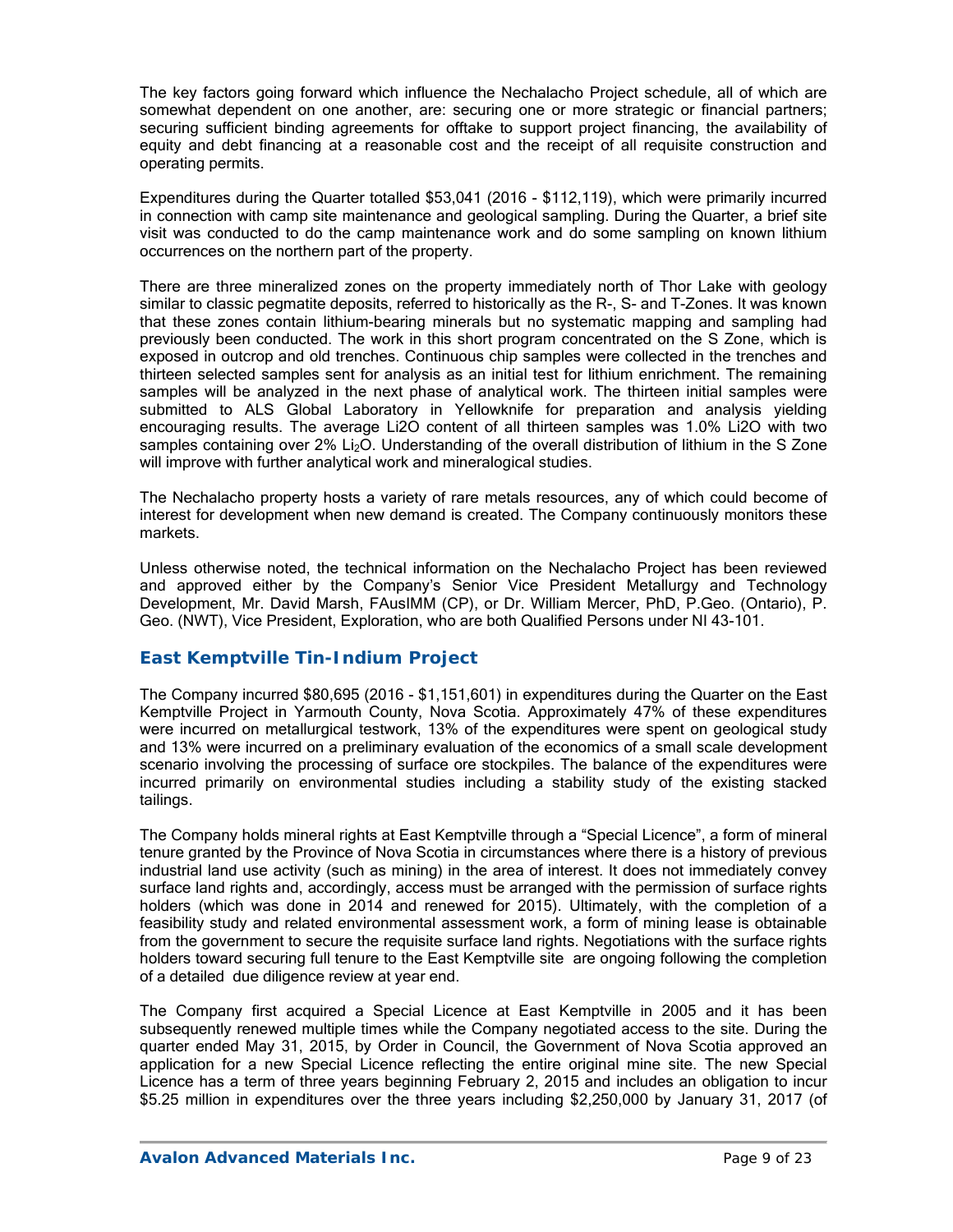which \$2,897,911 had been incurred by November 30, 2016). It is renewable for an additional two one-year periods. The total area covered by the new Special Licence is 2,880 acres.

During the Quarter, efforts were focused on completing ongoing metallurgical process optimization and preparing an internal study on the economic viability of re-developing the site at a small-scale by focusing on the low-grade stockpile material. In addition, representative check samples and bulk samples were collected from the low-grade stockpile to confirm grades and for metallurgical testwork. A drilling program is tentatively planned in 2017 to more systematically sample the stockpile and map the internal grade distribution in more detail. This information will be included in a future resource update.

Recent work has confirmed the potential for positive economics for the small scale development scenario. The model contemplates processing of almost 6 million tonnes of surface ore stockpiles at the rate of 100 tonnes per hour ("tph") for the recovery of a tin concentrate through a small, modulardesigned gravity process plant. Further testwork on a simple gravity only circuit has been completed using stockpiled ore and has demonstrated that a tin recovery of +/-60% is achievable by such a flowsheet. The concentrate produced was 44.6% tin but could be increased to >50% by flotation to remove contained sulphides. This scenario offers the potential for near term production at a relatively low capital expenditure of \$20-25 million (based on an internal study) with low environmental impact by taking advantage of existing tailings management facilities. Processing of the stockpiles would also contribute to the long term environmental remediation of the site. Operating life could be extended by the subsequent processing of fresh ore from the Baby Zone pit as well as from other lower grade surface stockpiles and potentially re-treating tin bearing tailings.

Avalon has begun commercial discussions with several parties interested in new sources of supply of tin concentrate or interested in tin development opportunities. Samples of the stockpiled ore have been sent to one interested party and others are waiting for tin concentrate samples.

Environmental studies are examining the nature of the waste material generated from renewed operations, as well as the conditions required for bringing the existing operation into readiness for future production. These studies included work on future closure strategies and baseline studies such as species at risk surveys and studies on effluent chemistry management. Opportunities have now been identified to significantly reduce the existing site environmental and associated financial liabilities through innovative management of future waste rock and tailings and through the processing of mineralized material. These are anticipated to significantly reduce or eliminate the need for ongoing site care and maintenance. The detailed due diligence review of the historic environmental liability, led by Mark Wiseman, Vice-President, Sustainability, related to the acquisition of the surface rights was completed with no fatal flaws identified.

Unless otherwise noted, the technical information on the East Kemptville Tin-Indium Project has been reviewed and approved either by the Company's Senior Vice President Metallurgy and Technology Development, Mr. David Marsh, FAusIMM (CP), or Dr. William Mercer, PhD, P.Geo. (Ontario), P. Geo. (NS), Vice President, Exploration, who are both Qualified Persons under NI 43- 101.

## *New Brunswick Tin Exploration Project*

### Mount Douglas Tin-Tungsten Property

During the year ended August 31, 2016, the Company entered into an option agreement to earn a 100% interest (subject to a 2.0% NSR, which can be bought back for \$1.0 million) in certain mineral claims located in Charlotte County, New Brunswick. To keep the option in good standing, the Company is required to incur exploration expenditures of \$75,000 by October 28, 2016 (which had been incurred by October 28, 2016) and make cash payments totalling \$120,000 over five years (of which \$10,000 had been paid during the Quarter, with the next payment of \$20,000 being due by October 28, 2017).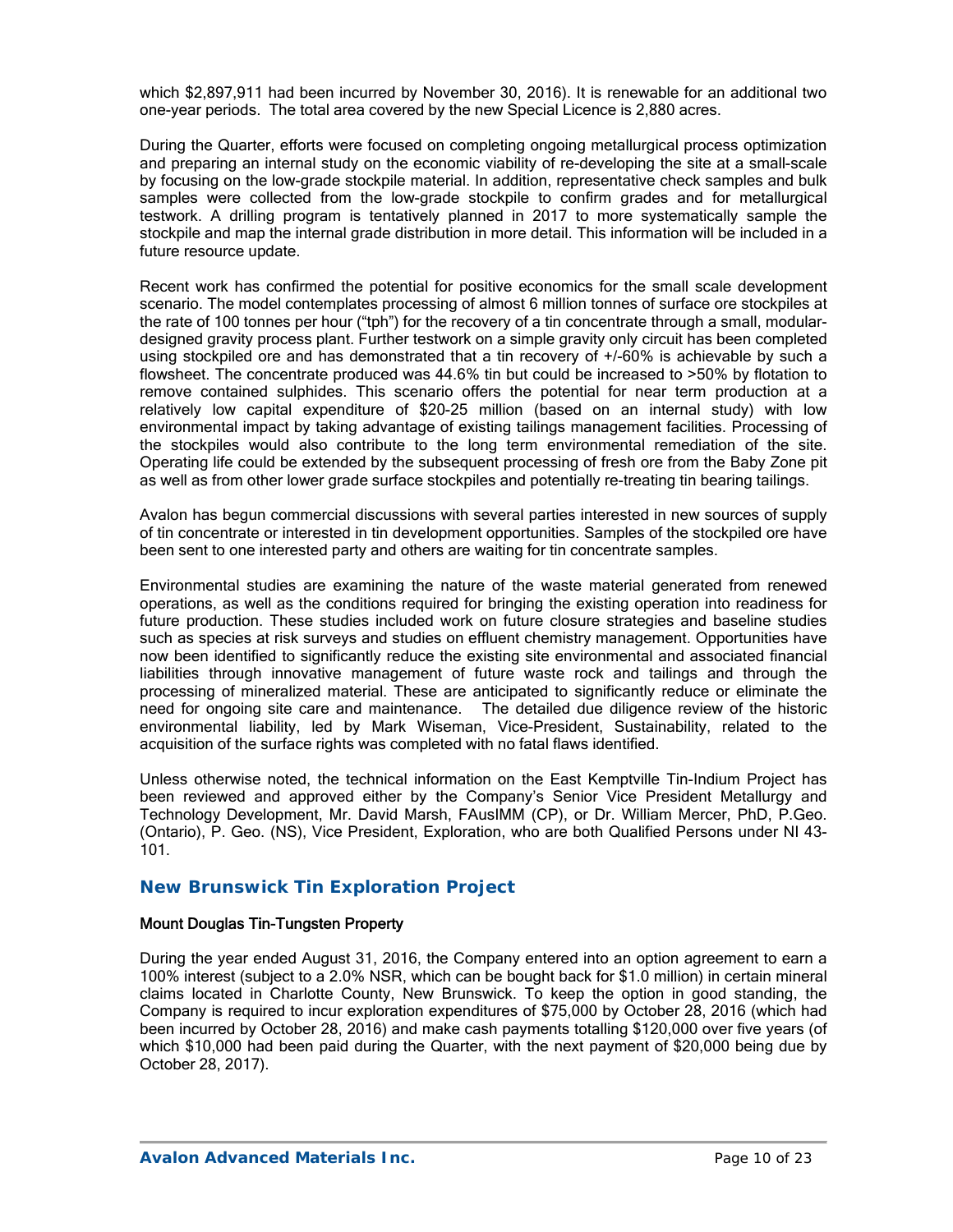During the Quarter the Company incurred \$29,758 in expenditures (net of \$10,683 funded by the New Brunswick Junior Mining Assistance Program) on the Mount Douglas property (2016 - \$16,632). The expenditures were primarily incurred on the cash option payment, and geological preparatory work for the preliminary drilling program that commenced in late November.

The preliminary drilling program which totaled 350 metres in five short holes was completed on December  $23^{\text{rd}}$ , 2016. The program was designed to test three new target areas where tin-tungsten mineralization had been recently identified in outcrop and boulders. These targets were confirmed by sampling done by Avalon in 2015 that indicated an average of 0.25% tin in the Pocologan Zone (22 samples) and 0.18% tin (8 samples) and 0.24% tungsten (10 samples) in the Lake Anthony Brook Zone. These occurrences had never been previously drilled. An additional less accessible target on the property remains untested. Drill core is still being sampled as of the date of this report and assays are pending.

Unless otherwise noted, the technical information on the Mount Douglas property has been reviewed and approved by Dr. William Mercer, PhD, P.Geo. (Ontario), P. Geo. (NS), Vice President, Exploration, who is a Qualified Person under NI 43-101.

## *Other Projects*

The Company did not complete any work on any of its other projects during the Quarter except for some grass-roots level prospecting on its Mascarene cobalt-copper-nickel prospect in southern New Brunswick. Expenditures during the Quarter at Mascarene totaled \$17,071.

# **Corporate Social Responsibility ("CSR")**

During the Quarter, the Company released its fifth comprehensive Sustainability Report. The 2016 Sustainability Report is available for download on the Company's website at: http://www.avalonAM.com

The 2016 Sustainability Report was prepared in accordance with the Global Reporting Initiative ("GRI") Version 4 guidelines for core reporting.

The 2016 Report incorporates a self-assessment of Fiscal 2016 performance and sets targets for 2017 against the applicable Mining Association of Canada's 'Toward Sustainable Mining' indicators.

In addition to the Company's safety performance, the report includes many other positive accomplishments such as energy efficiency initiatives, community outreach, and metallurgical process improvements that contribute to improved environmental performance. Avalon is committed to working closely with its Aboriginal partners to create lasting economic and social benefits in the communities. In addition to its partners in the NWT, dialogue has been initiated with the Acadia First Nation in Nova Scotia as it relates to the East Kemptville Project and with Wabaseemoong Independent Nations ("WIN") and Métis Nation of Ontario with respect to the Separation Rapids Lithium Project. The Company renewed its MOU with WIN in 2013.

To provide independent advice as to the efficacy of the Company's CSR work, the Company maintains an independent Sustainability Advisory Committee ("SAC") that meets intermittently to review all of the Company's sustainability-oriented work at all its projects. A meeting was held during Q4 fiscal 2016.

In recognition of its sustainability efforts, Avalon has been recognized for the second straight year by *Corporate Knights*' 2016 Future 40 Responsible Corporate Leaders in Canada, from a shortlist of 107 eligible small and mid-cap organizations.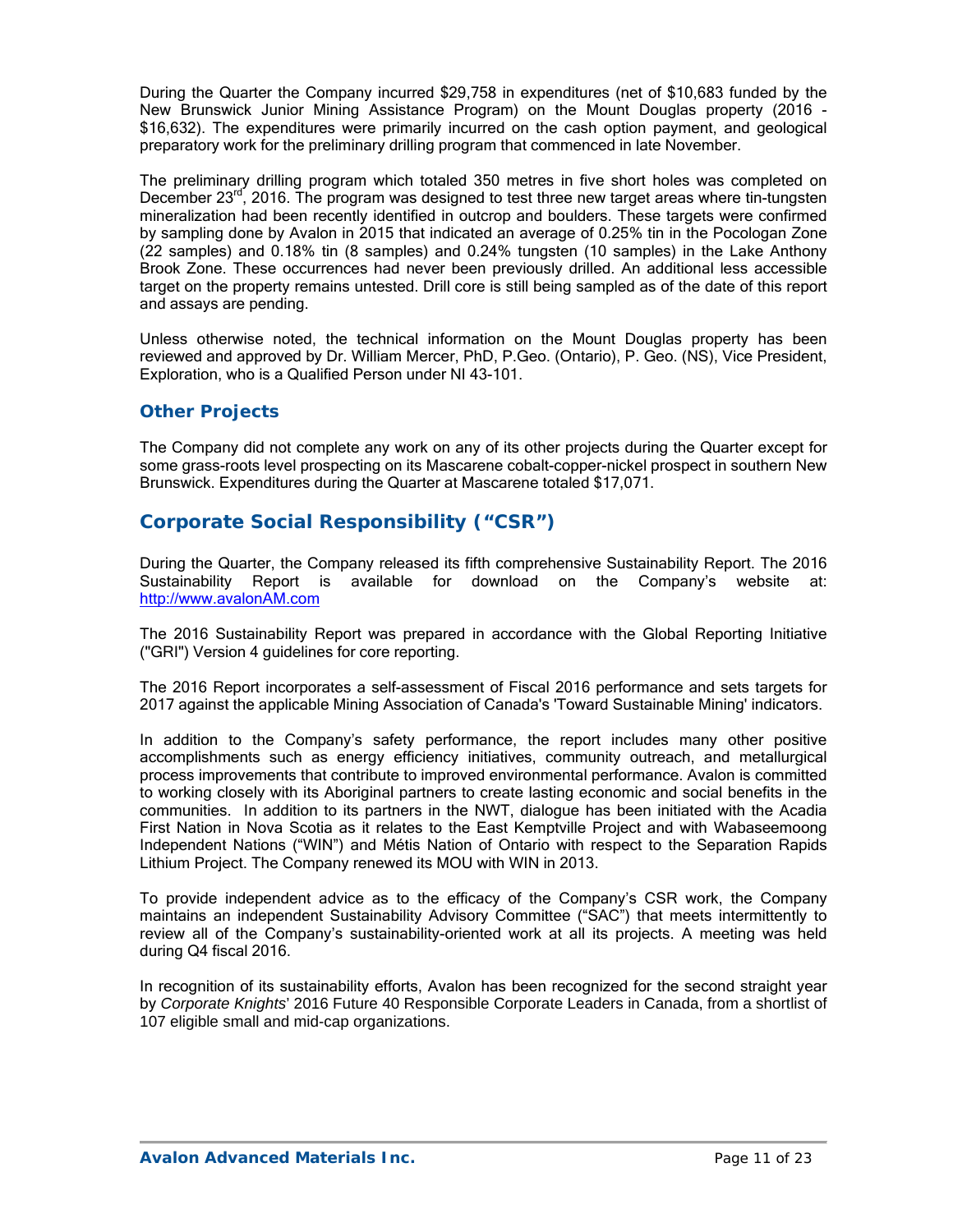# **Administration and Other**

Corporate and Administrative expenses totalled \$775,083 during the Quarter, an 18% decrease over the amount incurred during the comparative quarter in fiscal 2016 (\$939,603). This decrease reflects the Company's increasing effort to reduce its overhead costs. The main areas of decreased operating expenses for the Quarter were salaries, benefits and directors' fees, filing and transfer fees, audit assurance and related services, and marketing and sales expenses.

Salaries, benefits and directors' fees for the Quarter decreased by approximately 22% to \$405,014 compared to \$517,910 for the same quarter in fiscal 2016. This decrease is primarily related to reduced staffing levels and to the decrease in the provision for accrued vacation days.

Filing and transfer fees decreased by 28% to \$40,001 during the Quarter compared to the same quarter in fiscal 2016. The decrease is primarily related to the decrease in annual listing fees paid due to the Company's move to the OTCQX Best Market from the NYSE MKT in December 2015.

Fees for audit assurance and related compliance services for the Quarter decreased by approximately 48% to \$18,900 compared to \$36,660 for the same quarter in fiscal 2016. The decrease is primarily related to the elimination of quarterly financial statement review services to conserve cash resources as these services are no longer required following the expiry of the 2013 shelf prospectus in October 2015.

Marketing and sales related expenses decreased by \$12,512 (50%) during the Quarter compared to the same quarter in fiscal 2016, which primarily related to the reduction in travel and to the decrease in fees paid to consultants in assisting the Company in sales and market development and government relations work. This was achieved by performing a higher portion of the work in-house.

Expenses on public and investor relations increased by \$14,849 (11%) to \$153,396 compared to the same quarter in fiscal 2016. The increase is primarily related to the increased amount of work provided by consultants with respect to investor relations activities to build greater investor awareness about the Company's shift in focus back to its lithium business. Investor relations activities during the Quarter included participation in the Mines & Money conferences in Toronto and London, and the Toronto and Florida Capital Conferences, participation in the Benchmark Minerals Intelligence lithium battery conferences in New York and Toronto and participation in investment conferences in Frankfurt and Munich in early November.

On November 30, 2016, the fair value of the Company's outstanding warrants denominated in US\$ were re-measured using the Black-Scholes pricing model, which resulted in a gain of \$167,163 being the decrease in the estimated value of these warrants. This decrease is mainly caused by the decrease in the trading price of the Company's common shares as at November 30, 2016 compared to August 31, 2016.

Share based compensation earned during the Quarter totalled \$128,900 compared to \$77,739 for the same quarter in fiscal 2016. This increase is primarily related to the increased number of options earned during the Quarter compared to the same quarter in fiscal 2016.

Lower cash balances resulted in interest income decreasing to \$2,499 for the Quarter compared to \$13,895 for the comparative quarter in fiscal 2016.

## **Summary of Quarterly Results**

The following selected financial data is derived from the unaudited condensed consolidated interim financial statements of the Company.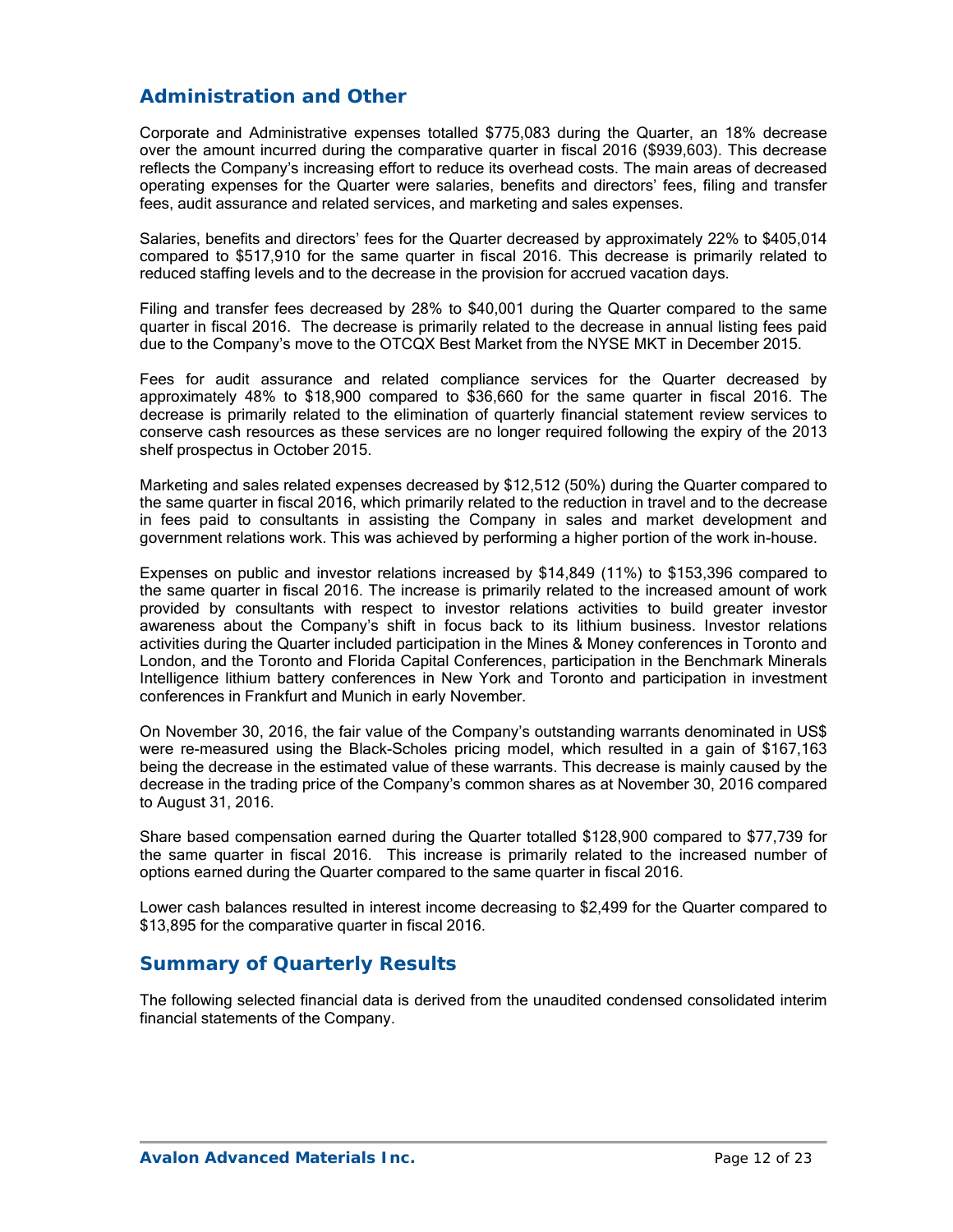| <b>Fiscal Year</b>                         | 2017           | 2016    |               |                |                | 2015    |         |                |
|--------------------------------------------|----------------|---------|---------------|----------------|----------------|---------|---------|----------------|
| For the Quarters Ended                     | <b>Nov. 30</b> | Aug. 31 | <b>May 31</b> | <b>Feb. 29</b> | <b>Nov. 30</b> | Aug. 31 | May 31  | <b>Feb. 28</b> |
|                                            |                |         |               |                |                |         |         |                |
| Revenue (Interest)                         | 2.499          | 5,882   | 7.700         | 7.683          | 13.895         | 21.911  | 13.536  | 15,152         |
| Net Loss before discontinued<br>operations | 640,292        | 704.446 | 234,913.ا     | 954.982        | 645.304        | 226.209 | 748.724 | .582.569       |
| Net Loss                                   | 640.292        | 704.446 | 1,234,913     | 954.982        | 645.304        | 226.209 | 748.724 | ,582,569       |
| Net Loss, per share, basic<br>land diluted | 0.00           | 0.00    | 0.01          | 0.01           | 0.00           | 0.00    | 0.01    | 0.01           |

The fluctuation on quarterly net loss is primarily due to share-based compensation expenses recognized as stock options granted to directors, officers, employees and consultants of the Company are earned, the impairment losses recognized on resource properties and changes in the fair value of warrants denominated in foreign currency. The costs of resource properties are written down at the time the properties are abandoned or considered to be impaired in value.

# **Liquidity and Capital Resources**

In management's view, given the nature of the Company's operations, which consist of the exploration and development of mining properties, the most relevant financial information relates primarily to current liquidity, solvency, and planned property expenditures. The Company's financial success will be dependent on the economic viability of its resource properties and the extent to which it can discover and develop new mineral deposits. Such development may take several years to complete and the amount of resulting income, if any, is difficult to determine. The sales value of any mineralization discovered by the Company is largely dependent on factors beyond the Company's control, including the market value of the metals and minerals to be produced.

As at November 30, 2016, the Company had adjusted working capital of \$927,993 (calculated by adding back the deferred flow-through share premium of \$169,908 and the liability for warrants denominated in foreign currency of \$244,255 to the net current assets of \$513,830) and cash and cash equivalents on hand of \$1,185,053. As the de-recognition of the balances of the deferred flowthrough share premium and the liability for warrants denominated in foreign currency accounts will not require the future outflow of resources by the Company, it is management's belief that the adjusted working capital figure provides useful information in assessing the Company's liquidity. Substantially all of the Company's cash and cash equivalents are held at a major Canadian chartered bank in cashable guaranteed investment certificates bearing an annual interest rate of 1.0%. As at August 31, 2016, the Company had adjusted working capital of \$1,160,471 and cash and cash equivalents on hand of \$1,360,487.

The Company's current operating expenditures, excluding expenditures on resource property work programs, are approximately \$350,000 per month. The Company's current anticipated resource property expenditures planned to be incurred during the year ending August 31, 2017 are budgeted at approximately \$2,900,000 (excluding capitalized salaries and benefits), of which approximately \$318,000 had been incurred by the end of the Quarter, with approximately \$1,500,000 of these expenditures being allocated to the Separation Rapids Lithium Project, of which approximately \$233,000 had been incurred by the end of the Quarter.

The Company believes its present cash resources are sufficient to meet all of its current contractual obligations, administrative and overhead expenditures, and planned exploration programs until the end of February, 2017. Initiatives to raise additional capital are in progress although there can be no assurances that the Company will be able to raise additional funds required for all planned expenditures. As a result, certain expenditures may have to be delayed until sufficient funding has been raised. Given the continuation of weak investor sentiment and capital market conditions in the junior resource sector, there exists an uncertainty as to the Company's ability to raise sufficient additional funds on favourable terms. This condition indicates the existence of a material uncertainty that raises substantial doubt about the Company's ability to continue as a going concern. The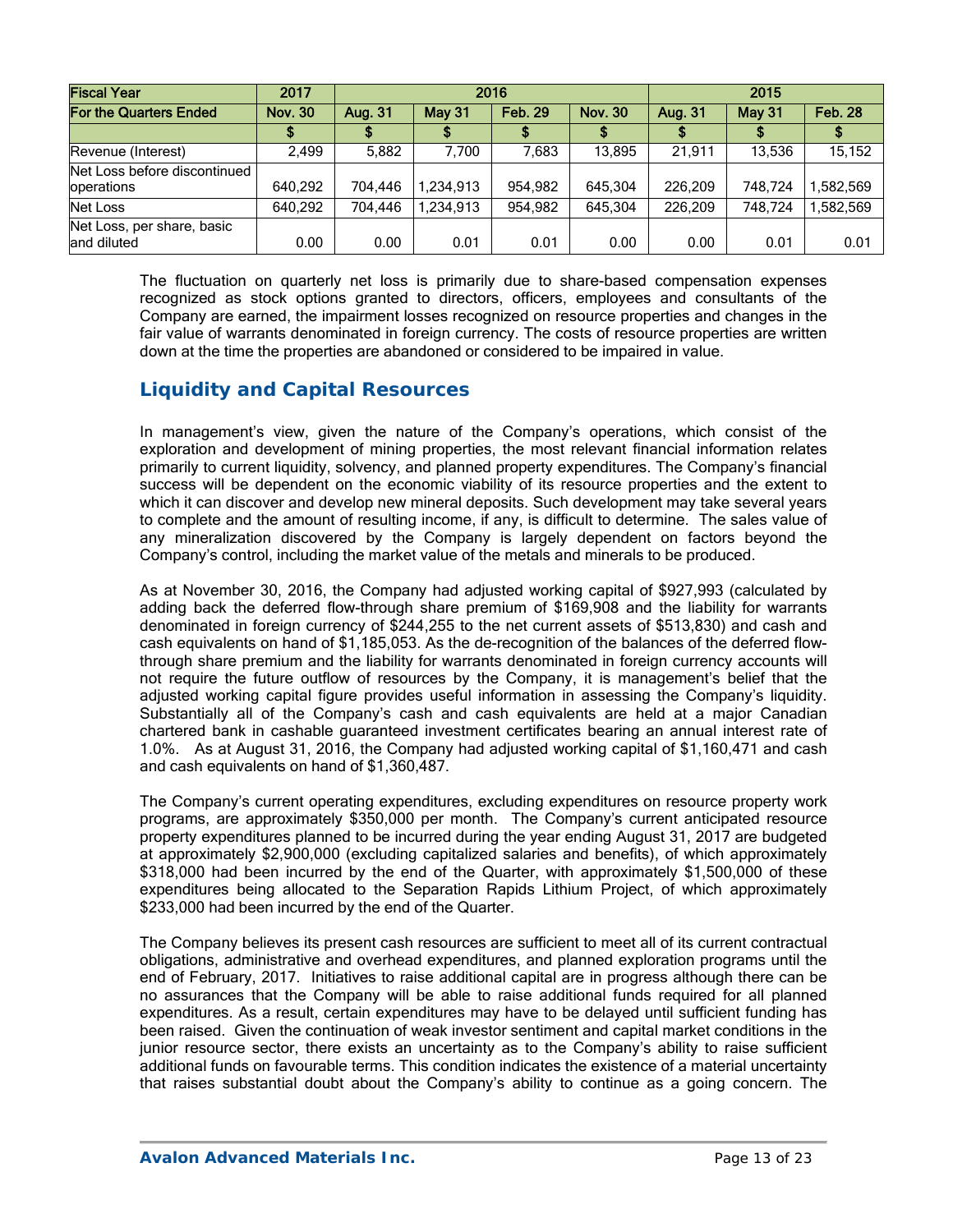Company's expenditures on other discretionary exploration and development activities have some scope for flexibility in terms of amount and timing, which can be adjusted accordingly.

The Company continues to work on attracting more substantial project financing through the participation of one or more strategic partners, a long term construction debt financing facility, and/or through the equity markets. If the Company is not able to secure financing on satisfactory terms, expenditures on the development of its projects will need to be delayed.

All of the Company's resource properties, with the exception the Mount Douglas Tin–Tungsten property and its cobalt prospect in New Brunswick, are owned, leased or licenced with minimal holding costs. The most significant holding costs being annual lease rental fees on Nechalacho of \$20,998 and the annual expenditures related to the mining leases at Separation Rapids and Warren Township totalling \$3,327. The Company is required to incur certain exploration expenditures on the East Kemptville Project in order to keep the new Special Licence in good standing and to maintain its option on the Mount Douglas property (as described earlier under "Exploration and Development Activities") and its cobalt prospect in New Brunswick. To keep its option on the cobalt prospect in good standing, the Company is required to incur exploration expenditures of \$40,000 by May 31, 2017 (of which \$16,875 had been incurred as at November 30, 2016) and make cash payments totalling \$150,000 over five years (of which \$10,000 had been paid by November 30, 2016, with the next payment of \$25,000 being due by August 22, 2017). As at November 30, 2016, the Company is also required to incur additional Canadian Exploration Expenditures ("CEE") of \$934,494 by December 31, 2017. This amount is the remaining balance of the required expenditures resulting from the private placement completed in November, 2016.

Subsequent to the Quarter the Company completed a private placement in which it issued 2,500,000 flow-through common shares at a price of \$0.15 per share for gross proceeds of \$375,000. The Company is also required to incur the \$375,000 in CEE relating to this private placement by December 31, 2017. In connection with the private placement, the Company paid finder's fees of \$22,500 and issued 150,000 non-transferrable finder's compensation warrants. Each compensation warrant entitles the holder to purchase one common share of the Company at an exercise price of \$0.15 per share until December 23, 2018.

A joint venture with an industry partner or end-user may represent an attractive alternative for financing the further stages in the development of the Project as well as the projects at Separation Rapids, East Kemptville, or Warren Township, once the capital requirements become relatively large.

The Company has an operating lease for its premises. As at the date of this MDA, the minimum lease commitments under these leases are as follows:

| Fiscal year ended August 31, 2017 |     | 185.814 |
|-----------------------------------|-----|---------|
| 2018                              |     | 316,944 |
| 2019                              |     | 316.944 |
| 2020                              | £.  | 105.648 |
| and thereafter<br>2021            | \$. | -       |

## **Off Balance Sheet Arrangements**

As at November 30, 2016, the Company had no material off balance sheet arrangements such as guaranteed contracts, contingent interests in assets transferred to an entity, derivative instrument obligations or any instruments that could trigger financing, market or credit risk to the Company.

# **Transactions with Related Parties**

Balances and transactions between the Company and its subsidiaries have been eliminated on consolidation and are not disclosed here. Details of the transactions between the Company and other related parties are disclosed below: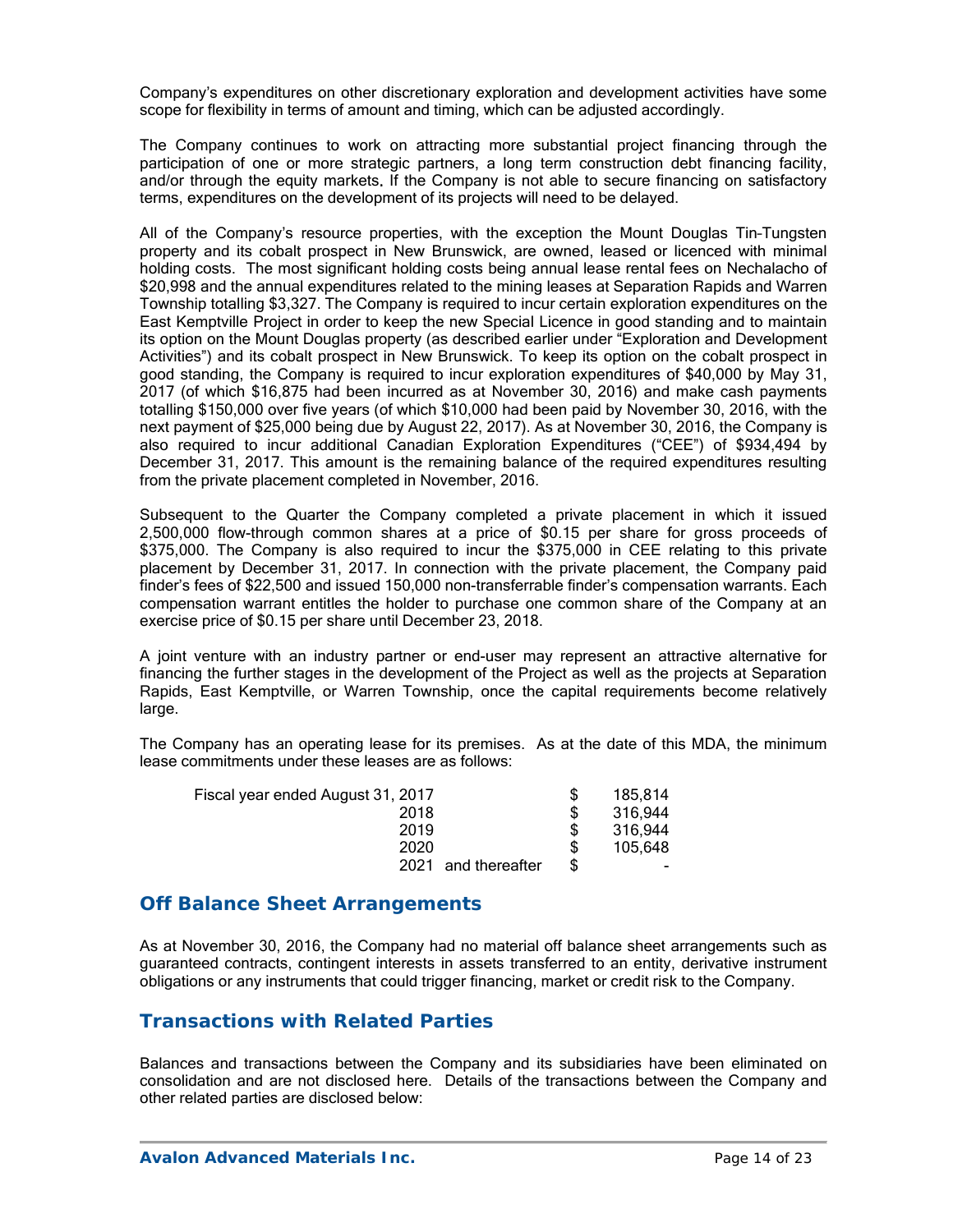a) Trading transactions

There had been no material trading transactions with related parties during each of the three months ended November 30, 2016 and 2015.

b) Compensation of key management

The remuneration of directors and other members of the Company's senior management team during the three months ended November 30, 2016 and 2015 were as follows:

|                                                                                                  | November 30,<br>2016 |                    | November 30,<br>2015 |                   |
|--------------------------------------------------------------------------------------------------|----------------------|--------------------|----------------------|-------------------|
| Salaries, benefits and directors' fees <sup>(1)</sup><br>Share based compensation <sup>(2)</sup> |                      | 446.751<br>150,670 |                      | 504,998<br>85,211 |
|                                                                                                  |                      | 597.421            |                      | 590.209           |

- <sup>(1)</sup> Salaries and benefits of key management personnel capitalized to exploration and evaluation assets and PPE totaled \$198,889 (2015 - \$170,753).<br><sup>(2)</sup> Fair value of stock options earned and recognized as share based compensation during the
- respective reporting period.

# **Subsequent Events**

Subsequent to the end of the Quarter, the Company:

- a) completed a private placement and issued 2,500,000 flow-through common shares at a price of \$0.15 per share for gross proceeds of \$375,000. In connection with the private placement, the Company paid finder's fees of \$22,500 and issued 150,000 nontransferrable finder's compensation warrants. Each compensation warrants entitles the holder to purchase one common share of the Company at an exercise price of \$0.15 per share until December 23, 2018;
- b) granted an aggregate of 240,000 stock options with a weighted average exercise price of \$0.16 per share to certain employees and directors of the Company. The weighted average contract life of these options was 5.0 years; and
- c) had 500,000 stock options with a weighted average exercise price of \$3.02 per share expired;
- d) had 40,000 stock options with a weighted average exercise price of \$1.72 per share forfeited; and
- e) had 527,806 compensation warrants with an exercise price of \$0.27 per share expired.

# **Financial Instruments**

The Company's financial instruments consist of cash and cash equivalents, receivables, accounts payable and accrued liabilities and warrants denominated in foreign currency.

Management does not believe these financial instruments expose the Company to any significant interest, currency or credit risks arising from these financial instruments. The fair market values of cash and cash equivalents, receivables, and accounts payable and accrued liabilities approximate their carrying values.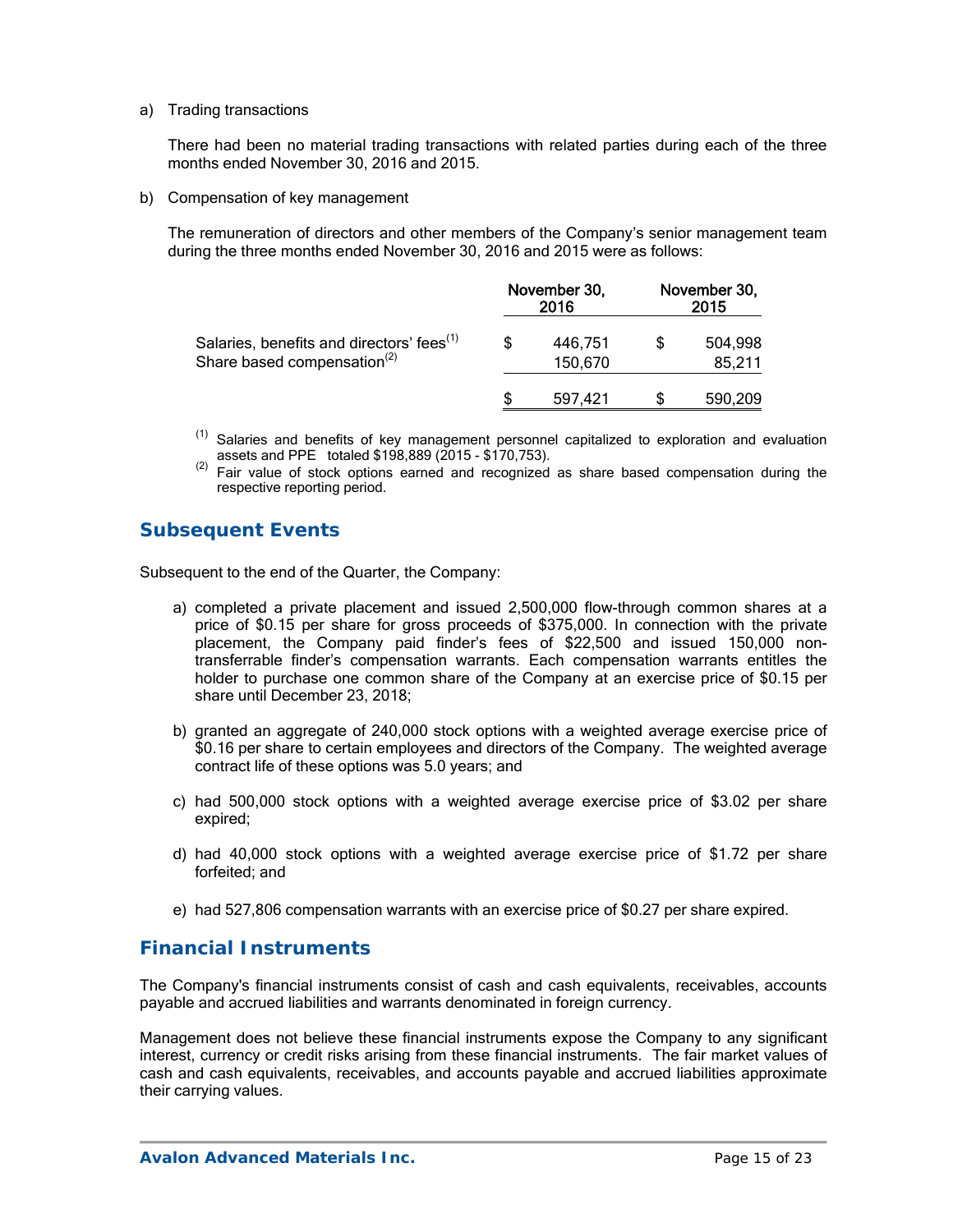The Company has 6,466,513 warrants outstanding as at November 30, 2016, with an original exercise price of US\$0.56 per share ("US\$ Warrants"). These warrants are subject to certain antidilution provisions, which may reduce the exercise price, with a floor of US\$0.5095 per share. The adjusted exercise price as calculated by the anti-dilution provisions as at November 30, 2016 and as at the date of this MDA is US\$0.5223. These warrants are exercisable until June 13, 2021. These warrants were recorded at fair value at the time of issuance, and are re-measured at fair value using the Black-Scholes pricing model at each financial statement reporting date, with the resulting change in fair value being recorded in the statement of comprehensive loss.

Interest income from cash and cash equivalents are recorded in the statement of comprehensive loss.

# **Outstanding Share Data**

### *a) Common and Preferred Shares*

The Company is presently authorized to issue an unlimited number of common shares without par value. The Company is also authorized to issue up to 25,000,000 preferred shares without par value, of which none have been issued.

As at November 30, 2016, the Company had 185,094,660 common shares issued and outstanding. Subsequent to the end of the Quarter, 2,500,000 common shares were issued pursuant to a private placement (as described earlier under "Subsequent Events"). As at the date of this MDA, the Company has 187,594,660 common shares outstanding.

### *b) Options*

As at November 30, 2016, the Company had an aggregate of 11,330,000 incentive stock options outstanding with a weighted average exercise price of \$0.73 (of which 8,393,750 were vested and 2,936,250 were unvested). Subsequent to the end of the Quarter, 240,000 options were granted, 500,000 stock options expired and 40,000 stock options were forfeited (as described earlier under "Subsequent Events"). As at the date of this MDA, the Company has 11,030,000 incentive stock options with a weighted average exercise price of \$0.61 outstanding.

### *c) Warrants*

As at November 30, 2016 the Company has the following common share purchase warrants outstanding:

- i. 6,466,513 US\$ Warrants, with an original exercise price of US\$0.56 per share and are exercisable until June 13, 2021. These warrants are also subject to certain anti-dilution provisions, which may reduce the exercise price, with a floor of US\$0.5095 per share. The adjusted exercise price as calculated by the anti-dilution provisions as at November, 2016 and as at the date of this MDA is US\$0.5223;
- ii. 1,222,500 warrants with an exercise price of \$0.60 per share and exercisable until July 2, 2017;
- iii. 3,000,000 warrants with an exercise price of \$0.175 per share and exercisable until December 24, 2017;
- iv. 50,000 warrants, issued pursuant to the Accommodation Agreement, with an average exercise price of \$0.63 per share and will expire as follows: 10,000 warrants on August 9, 2017, 10,000 warrants on July 31, 2018, 10,000 warrants on July 31, 2019, 10,000 warrants on July 31, 2020 and 10,000 warrants on August 2, 2021;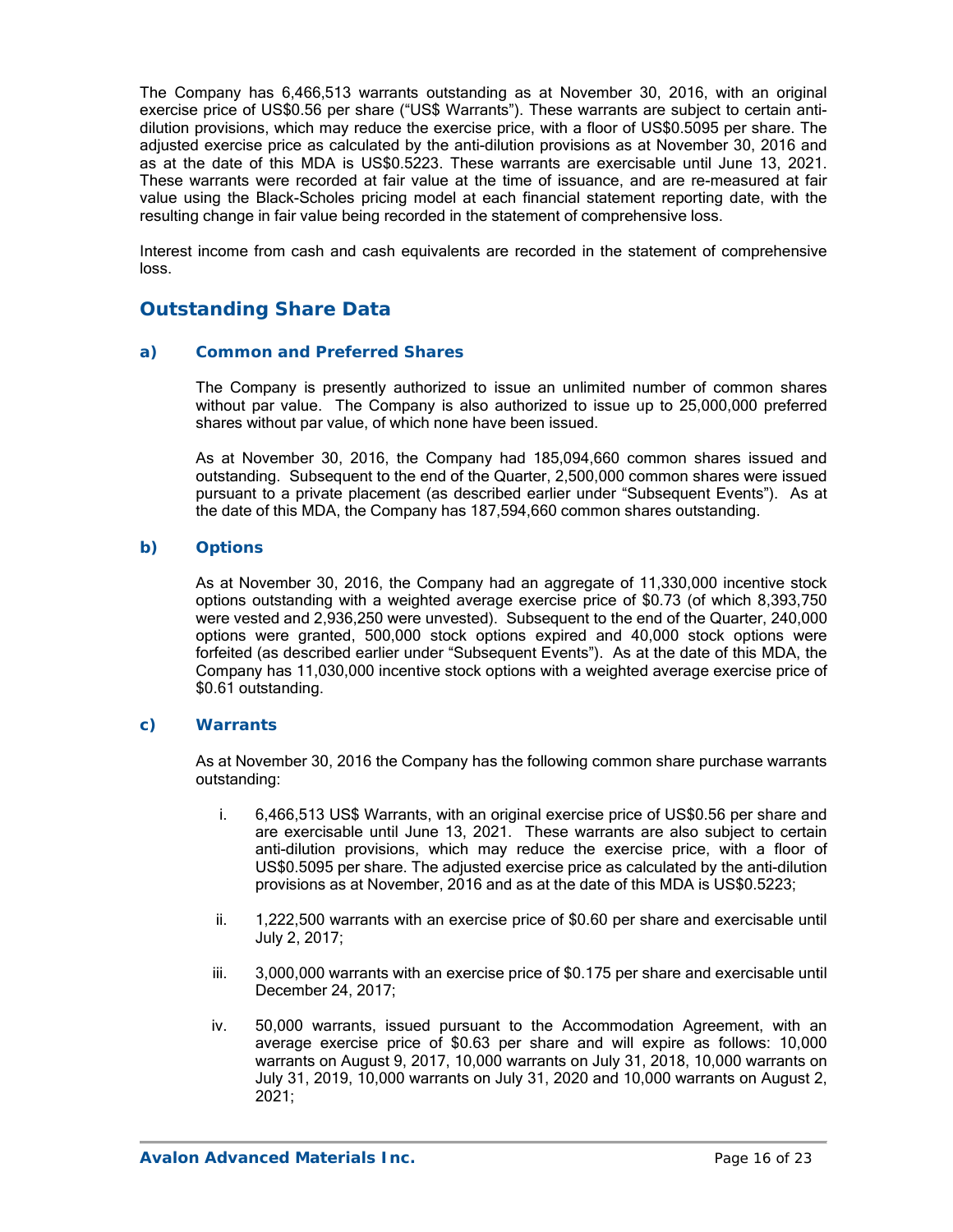- v. 5,700,000 warrants with an exercise price of \$0.15 per share and exercisable until March 11, 2018, or if at any time following September 11, 2016, the closing price of the common shares on the TSX is \$0.25 or higher for a period of twenty consecutive trading days, the Company may, by notice to the holder reduce the expiry date of the warrants to not less than 30 days from the date of such notice ("Accelerated Expiry Date");
- vi. 1,500,000 warrants with an exercise price of \$0.20 per share and exercisable until March 29, 2018, or if at any time following September 29, 2016, the closing price of the common shares on the TSX is \$0.25 or higher for a period of twenty consecutive trading days, the Company may, by notice to the holder reduce the expiry date of the warrants to not less than 30 days from the date of such notice; and
- vii. 1,000,000 warrants with an exercise price of \$0.175 per share and exercisable until March 29, 2018, or if at any time following September 29, 2016, the closing price of the common shares on the TSX is \$0.25 or higher for a period of twenty consecutive trading days, the Company may, by notice to the holder reduce the expiry date of the warrants to not less than 30 days from the date of such notice.

The Company is also committed to issue 20,000 warrants to the NWTMN in two equal installments of 10,000 warrants upon the Nechalacho Project meeting certain milestones. These warrants will have a contractual term of five years and will have an exercise price based on the then current market price of the Company's common shares at the date of issue of the warrants.

## *d) Brokers' Compensation Warrants*

As at November 30, 2016, the Company had the following compensation warrants outstanding:

- i. 554,273 compensation warrants with an exercise price of US\$0.56 per common share, which are exercisable until June 13, 2017;
- ii. 527,806 compensation warrants with an exercise price of \$0.27 per common share, which are exercisable until December 19, 2016;
- iii. 300,000 compensation warrants with an exercise price of \$0.11 per common share, which are exercisable until the earlier of March 11, 2018 or the Accelerated Expiry Date:
- iv. 180,000 compensation warrants with an exercise price of \$0.175 per common share, which are exercisable until March 29, 2018; and
- v. 272,727 compensation warrants with an exercise price of \$0.25 per common share, which are exercisable until November 7, 2018.

Subsequent to the end of the Quarter, 527,806 compensation warrants with an exercise price of \$0.27 per common share expired, and the Company issued 150,000 compensation warrants with an exercise price of \$0.15 per common share which are exercisable until December 23, 2018 as described earlier under "Subsequent Events".

## **Disclosure Controls and Procedures**

Disclosure controls and procedures are designed to provide reasonable assurance that material information is gathered and reported to senior management, including the Chief Executive Officer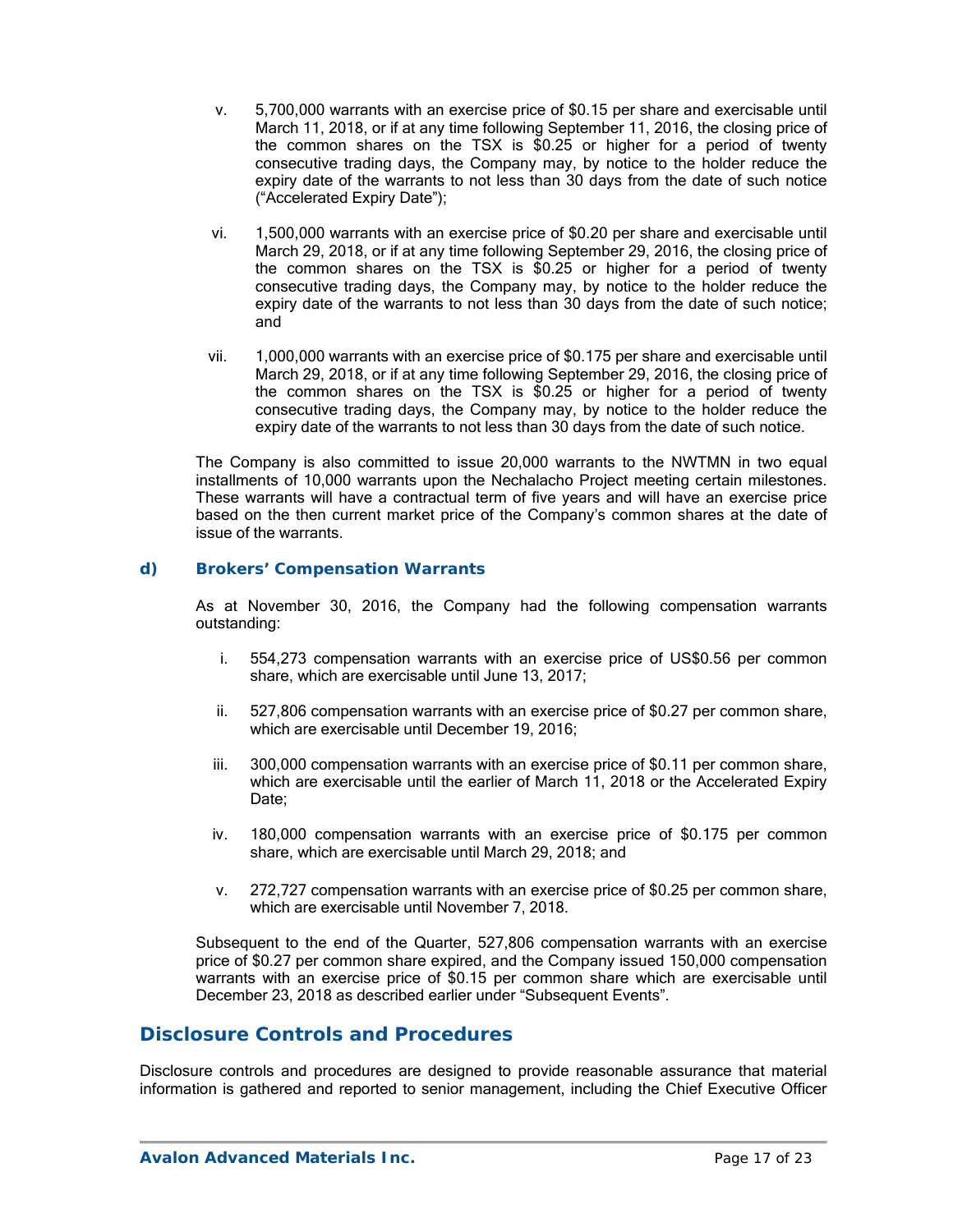("CEO") and Chief Financial Officer ("CFO"), as appropriate, to permit timely decisions regarding public disclosure.

Management, including the CEO and CFO, has designed or caused to be designed under their supervision, disclosure controls to provide reasonable assurance that the information required to be disclosed in annual filings, interim filings, or other reports filed or submitted under Canadian securities legislation, or reports filed or submitted under the U.S. Securities Exchange Act of 1934 is recorded, processed, summarized and reported within the time period specified in those rules.

# **Design of Internal Control over Financial Reporting**

The CEO and CFO are also responsible for the design of the Company's internal controls over financial reporting ("ICFR") to provide reasonable assurance regarding the reliability of financial reporting and the preparation of financial statements for external purposes in accordance with IFRS. Because of its inherent limitation, internal control over financial reporting may not prevent or detect misstatements.

There have been no changes to the Company's design of internal controls over financial reporting that occurred during the Quarter that materially affected, or are reasonably likely to affect, the Company's ICFR.

# **Critical Accounting Judgments and Estimation Uncertainties**

The preparation of the consolidated financial statements in conformity with IFRS requires that the Company's management make critical judgments, estimates and assumptions about future events that affect the amounts reported in the consolidated financial statements and the related notes thereto. Actual results may differ from those estimates. Estimates and assumptions are reviewed on an on-going basis based on historical experience and other factors that are considered to be relevant under the circumstances. Revisions to estimates are accounted for prospectively.

The Company has identified the following significant areas where critical accounting judgments, estimates and assumptions are made and where actual results may differ from these estimates under different assumptions and conditions and may materially affect financial results or the financial position reported in future periods.

Further details of the nature of these assumptions and conditions may be found in the relevant notes to the consolidated financial statements.

## *Key Sources of Estimation Uncertainty*

Information about assumptions and estimation uncertainties that have a significant risk of resulting in a material adjustment are included in the following notes:

#### Recoverability of Exploration and Evaluation Assets, Development Assets and Property, Plant and **Equipment**

The Company assesses all exploration and evaluation assets, development assets and PPE at each reporting date to determine whether any indication of impairment exists. Where an indicator of impairment exists, a formal estimate of the recoverable amount is made, which is the higher of the fair value less costs of disposal and value in use. These assessments require the use of estimates and assumptions such as long-term commodity prices, discount rates, foreign exchange rates, future capital requirements, exploration potential and operating performance.

### Determination of Reserve and Resource Estimates

Mineral reserves and resources are estimates of the amount of ore that can be economically and legally extracted from the Company's exploration and development properties. The estimation of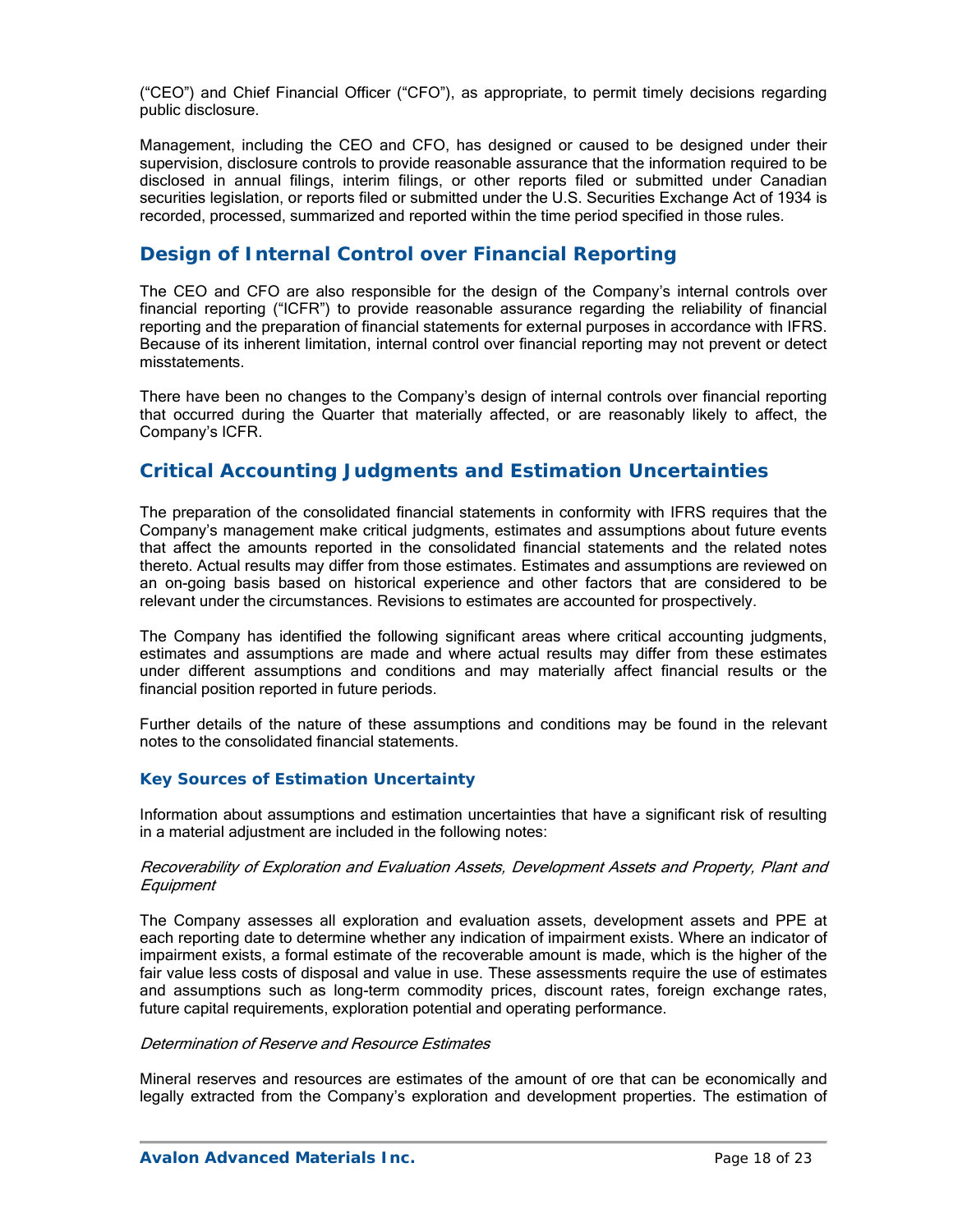recoverable reserves is based upon factors such as estimates of commodity prices, production costs, production techniques, future capital requirements and foreign exchange rates, along with geological assumptions and judgments made in estimating the size and grade of the ore body. Changes in the reserve or resource estimates may impact the carrying value of exploration and evaluation assets, development assets, PPE, site closure and reclamation provision and amortization expense.

#### Fair Value of Share Based Payments and Warrants

The Company follows IFRS 2, Share-based Payment, in determining the fair value of share based payments. This calculated amount is not based on historical cost, but is derived based on assumptions (such as the expected volatility of the price of the underlying security, expected hold period before exercise, dividend yield and the risk-free rate of return) input into a pricing model. The model requires that management make forecasts as to future events, including estimates of: the average future hold period of issued stock options and compensation warrants before exercise, expiry or cancellation; future volatility of the Company's share price in the expected hold period; dividend yield; and the appropriate risk-free rate of interest. The resulting value calculated is not necessarily the value that the holder of the option or warrant could receive in an arm's length transaction, given that there is no market for the options or compensation warrants and they are not transferable. Similar calculations are made in estimating the fair value of the warrant component of an equity unit. The assumptions used in these calculations are inherently uncertain. Changes in these assumptions could materially affect the related fair value estimates.

#### Site Closure and Reclamation Provision

The Company's accounting policy for the recognition of a site closure and reclamation obligation requires significant estimates and assumptions such as: requirements of the relevant legal and regulatory framework, the magnitude of possible disturbance and the timing thereof, extent and costs of required closure and rehabilitation activity, and discount rate. These uncertainties may result in future actual expenditures differing from the amounts currently provided.

Site closure and reclamation provision recognized is periodically reviewed and updated based on the facts and circumstances available at the time.

### Property, Plant and Equipment - Estimated Useful Lives

Management estimates the useful lives of PPE based on the period during which the assets are expected to be available for use. The amounts and timing of recorded expenses for depreciation of PPE for any period are affected by these estimated useful lives. The estimates are reviewed at least annually and are updated if expectations change as a result of physical wear and tear, technical or commercial obsolescence and legal or other limits to use. It is possible that changes in these factors may cause significant changes in the estimated useful lives of the Company's PPE.

### *Critical Judgments*

Information about critical judgments in applying accounting policies that have most significant effect on the consolidated financial statements are as follows:

#### Capitalization of Exploration and Evaluation Costs

Exploration and evaluation costs incurred during the year are recorded at cost. Capitalized costs include costs directly attributable to exploration and evaluation activities, including salaries and benefits of employees who are directly engaged in the exploration and evaluation activities. Administrative and other overhead costs are expensed. Management has determined that exploration and evaluation costs incurred during the year have future economic benefits and are economically recoverable. In making this judgment, management has assessed various sources of information including but not limited to the geologic and metallurgic information, history of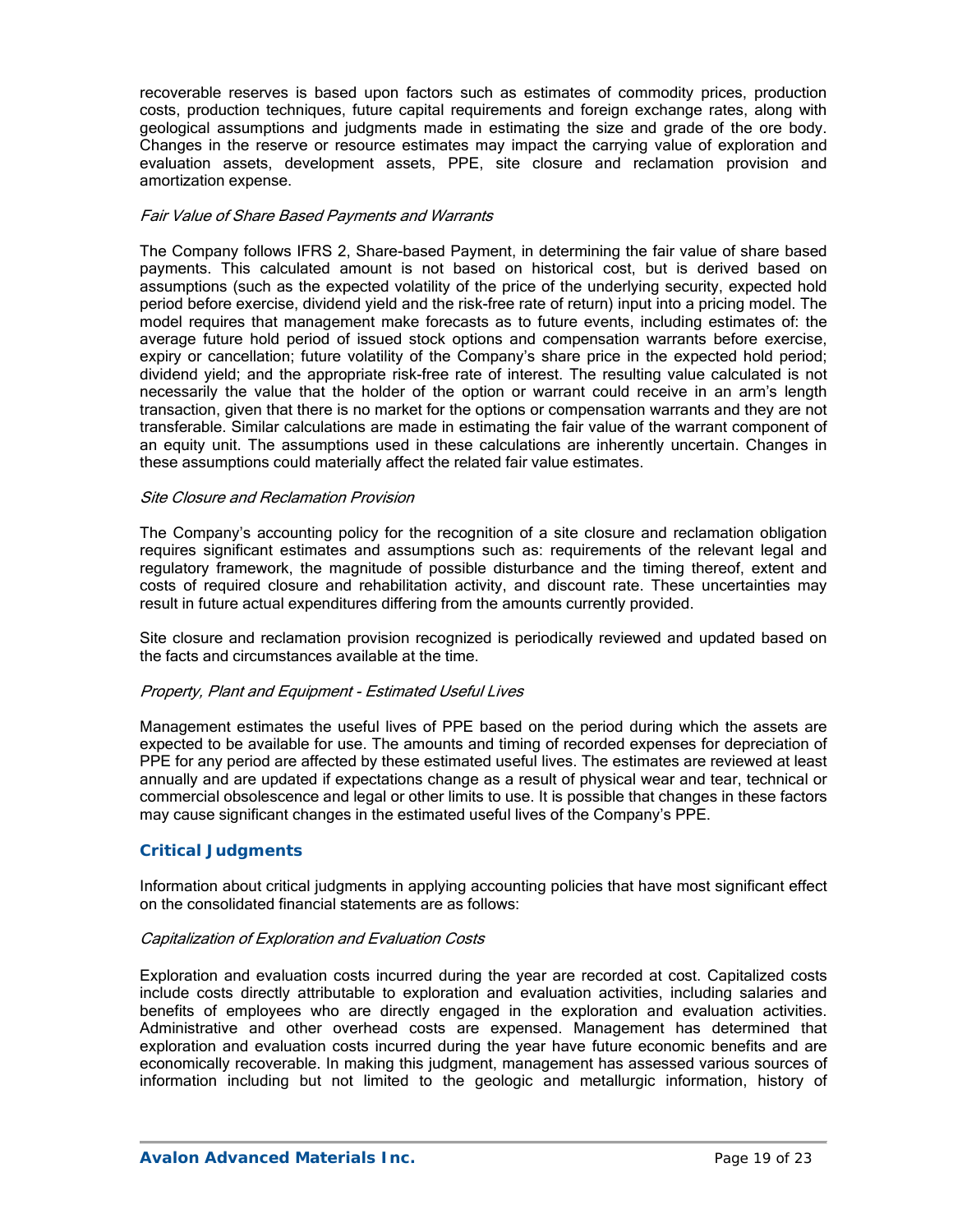conversion of mineral deposits to proven and probable mineral reserves, scoping and feasibility studies, proximity of operating facilities, operating management expertise and existing permits.

# **Changes in Accounting Policies Including Initial Adoption**

The Company did not adopt any new accounting standards during the Quarter.

## **Recent Accounting Pronouncements**

The following pronouncements are issued but not yet effective:

### *IFRS 9, Financial Instruments*

IFRS 9, Financial instruments ("IFRS 9") was issued by the IASB in July 2014 and will replace IAS 39, Financial Instruments: recognition and measurement ("IAS 39"). IFRS 9 utilizes a single approach to determine whether a financial asset is measured at amortized cost or fair value and a new mixed measurement model for debt instruments having only two categories: amortized cost and fair value. The approach in IFRS 9 is based on how an entity manages its financial instruments in the context of its business model and the contractual cash flow characteristics of the financial assets. Final amendments released in July 2014 also introduce a new expected loss impairment model and limited changes to the classification and measurement requirements for financial assets. IFRS 9 is effective for annual periods beginning on or after January 1, 2018. The Company is currently evaluating the impact of this standard and amendments on its consolidated financial statements.

### *IFRS 15, Revenue from Contracts and Customers*

IFRS 15, Revenue from Contracts and Customers ("IFRS 15") was issued by the IASB in May 2014, and will replace IAS 18, Revenue, IAS 11, Construction Contracts, and related interpretations on revenue. IFRS 15 sets out the requirements for recognizing revenue that apply to all contracts with customers, except for contracts that are within the scope of the standards on leases, insurance contracts and financial instruments. IFRS 15 uses a control based approach to recognize revenue which is a change from the risk and reward approach under the current standard. Companies can elect to use either a full or modified retrospective approach when adopting this standard and it is effective for annual periods beginning on or after January 1, 2018. The Company is currently evaluating the impact of IFRS 15 on its consolidated financial statements.

### *IFRS 16, Leases*

IFRS 16, Leases ("IFRS 16") was issued by the IASB in January 2016, and will replace IAS 17 Leases. IFRS 16 specifies the methodology to recognize, measure, present and disclose leases. The standard provides a single lessee accounting model, requiring lessees to recognize assets and liabilities for all leases except for short-term leases and leases with low value assets. IFRS 16 substantially carries forward the lessor accounting requirements in IAS 17. IFRS 16 is effective for annual periods beginning on or after January 1, 2019, with early adoption permitted if IFRS 15 has also been adopted. A lessee will apply IFRS 16 to its leases either retrospectively to each prior reporting period presented; or retrospectively with the cumulative effect of initially applying IFRS 16 being recognized at the date of initial application. The Company is currently evaluating the impact of IFRS 16 on its consolidated financial statements.

## **Forward-Looking Statements, Risk Factors and Qualified Persons**

Certain of the statements that are not historical facts contained in this MDA are forward-looking statements that involve risks and uncertainties that could cause actual events or results to differ materially from estimated or anticipated events or results reflected in the forward-looking statements. Such forward-looking statements reflect the Company's current views with respect to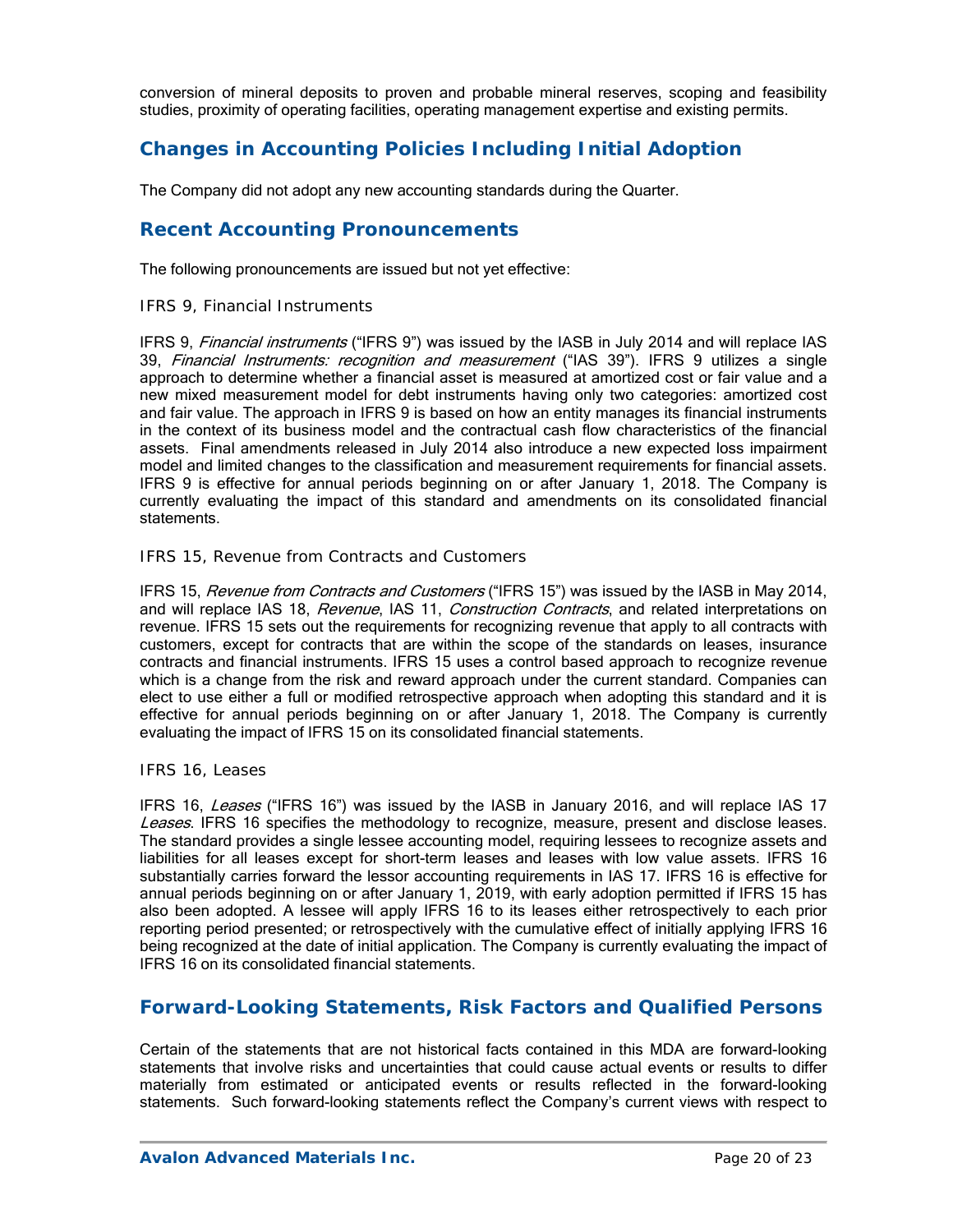future events and include, among other things, statements regarding targets, estimates and/or assumptions in respect of reserves and/or resources, and are based on estimates and/or assumptions related to future economic, market and other conditions that, while considered reasonable by management, are inherently subject to risks and uncertainties, including significant business, economic, competitive, political and social uncertainties and contingencies. These estimates and/or assumptions include, but are not limited to:

- grade of ore;
- mineral product and commodity prices:
- metallurgical recoveries;
- operating costs;
- achievement of current timetables for development;
- strength of the global economy:
- availability of additional capital; and
- availability of supplies, equipment and labour.

Factors that could cause the Company's actual results, performance, achievements, developments or events to differ materially from those expressed or implied by forward-looking statements include, among others, the factors described or referred to under "Description of the Business - Risk Factors" in the Company's Annual Information Form for the year ended August 31, 2016, and:

- risks related to the Company's history of losses, lack of operating history, ability to generate material revenues and continue as a going concern;
- risks related to establishing new mining operations in the event that the Company elects to proceed with the development of one of its mineral projects;
- risks related to the Company's need for additional financing;
- risks related to any joint venture or strategic alliances that may be entered into by the Company;
- risks related to the progression of the Separation Rapids Lithium Project to a positive feasibility stage;
- risks related to securing product off-take agreements on a timely basis;
- risks related to the unique ore type at the Nechalacho Rare Earth Elements Project ("Nechalacho" or the "Nechalacho Project") and the Separation Rapids Lithium Project for which known metallurgical processes have not previously been applied;
- uncertainty related to title to the Company's properties as well as the risk of delays in obtaining licenses and permits as a result of local opposition, including uncertainty related to any challenges in connection with Aboriginal land title claims and Aboriginal rights
- risks related to the possible existence of rights and interests of Aboriginal groups, which may limit the Company's ability to develop its properties;
- risks related to the need to acquire properties for the hydrometallurgical plant and potentially a rare earth refinery for the Nechalacho Project;
- risks that actual capital costs, production schedules and economic returns for the Nechalacho Project may differ significantly from those anticipated by the Company;
- risks related to the demand for rare metals and minerals and fluctuations in their pricing :
- risks related to the demand for lithium and fluctuations in its pricing:
- risks related to competition and the actions of competitors;
- risks related to costs or delays in the commercialization of rare earth products;
- uncertainties related to the fact that the Company's mineral resources and mineral reserves are only estimates;
- risks related to the Company's ability to secure the required mineral tenure licenses at the East Kemptville Tin-Indium Project ("East Kemptville Project") which could adversely affect the Company's ability to conduct further studies and exploration activities;
- risks related to obtaining, maintaining and renewing licenses and permits, and the material costs, liabilities and obligations in connection therewith;
- risks that the Company will be subject to material costs, liabilities and obligations in connection with environmental laws, regulations and approvals and that approvals will not be available;
- uncertainties involving uninsured risks;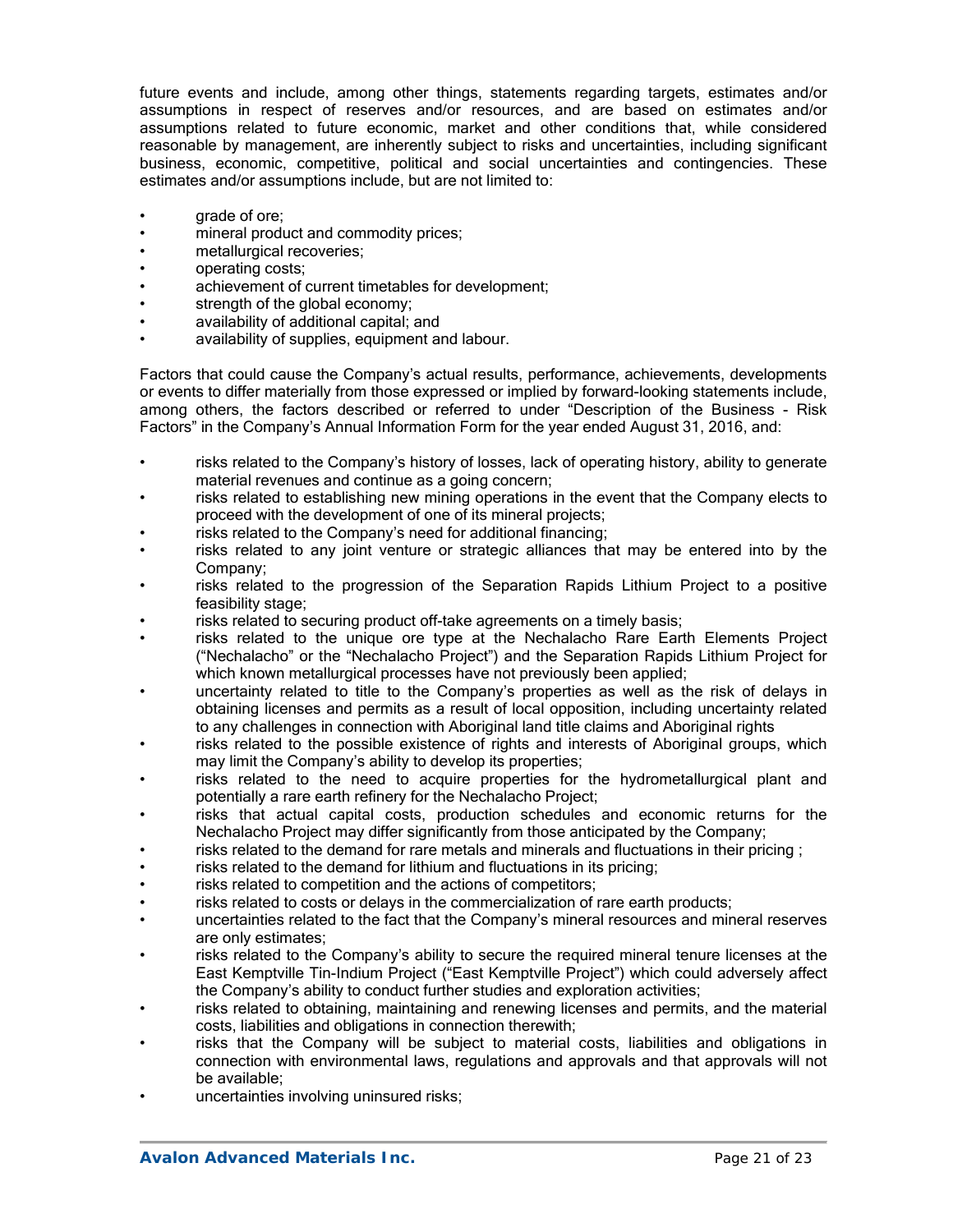- risks related to possible shortages of supplies, equipment and labour;
- risks related to the Company's ability to attract and retain qualified management and technical personnel;
- uncertainty whether the Company will acquire commercially mineable ore deposits or whether the current mineral deposits identified by the Company can be developed as commercially viable ore bodies;
- risks inherent to the competitive nature of the mineral industry;
- risks related to the extensive federal, state, provincial, territorial and local laws and regulations to which the Company's activities are subject;
- risks related to the availability and reliability of adequate infrastructure;
- risks and hazards inherent to the mining industry;
- risks related to any changes in critical accounting estimates that adversely affect the Company's financial results;
- risks related to potential conflicts of interest of the Company's directors and officers who may have involvement with other resource companies;
- risks due to being a "passive foreign investment company" for U.S. purposes;
- risks related to fluctuations of currency exchange rates;
- risks related to share price volatility;
- risks related to dilution of existing shareholders;
- risks related to not paying cash dividends;
- risks related to being a non-US corporation; and
- risks related to there being no market for the Company's warrants.

Most of the foregoing factors are beyond the Company's ability to control or predict. Although the Company has attempted to identify important factors that could cause actual results, performance, achievements, developments or events to differ materially from those described in forward-looking statements, there may be other factors that cause actual results, performance, achievements, developments or events not to be as anticipated, estimated or intended. There can be no assurance that the estimates and/or assumptions upon which these forward-looking statements are based will occur.

Readers can identify many of these statements by looking for words such as "believe", "expects", "will", "intends", "projects", "anticipates", "estimates", "continues" or similar words or the negative thereof. There can be no assurance that the plans, intentions or expectations upon which these forward-looking statements are based will occur.

The forward-looking statements contained herein are made as of the date of this MDA and are expressly qualified in their entirety by this cautionary statement. Readers should not place undue reliance on the forward-looking statements, which reflect management's plans, estimates, projections and views only as of the date hereof. The Company undertakes no obligation to publicly revise these forward-looking statements to reflect subsequent events or circumstances, except as required by applicable law.

The technical information included in this MDA, unless otherwise stated, has been reviewed and approved by Donald S. Bubar, P. Geo., President and Chief Executive Officer of the Company and Dr. William Mercer, P. Geo., Vice-President, Exploration of the Company. Mr. Bubar and Dr. Mercer are both Qualified Persons under National Instrument 43-101 ("NI 43-101").

# **Notice Regarding Presentation of our Mineral Reserve and Resource Estimates**

This MDA has been prepared in accordance with the requirements of Canadian securities laws, which differ from the requirements of United States securities laws. Unless otherwise indicated, all reserve and resource estimates included in this MDA have been prepared in accordance with NI 43- 101. NI 43-101 is a rule developed by the Canadian Securities Administrators which establishes standards for all public disclosure an issuer makes of scientific and technical information concerning mineral projects.